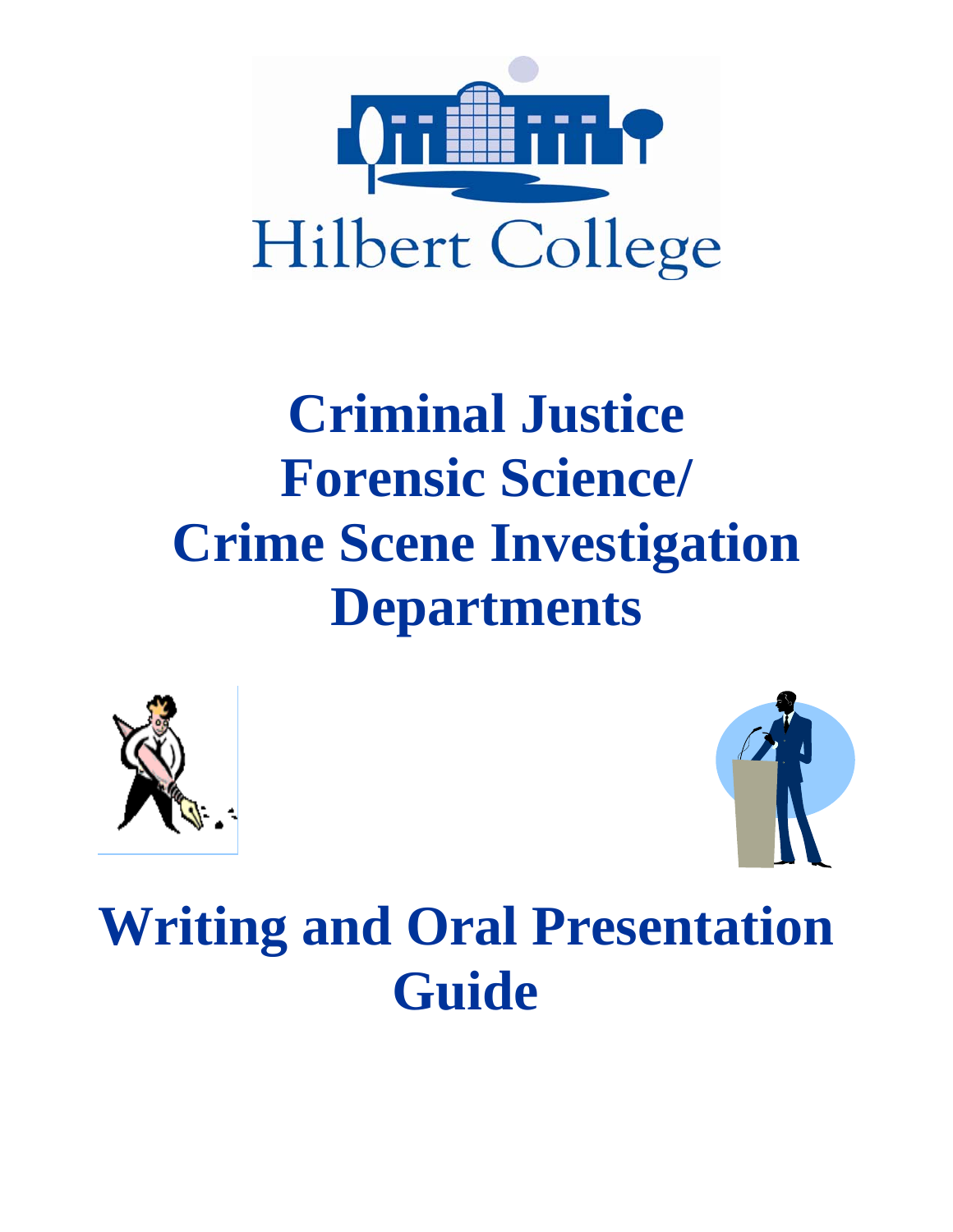# **Table of Contents**

- **Sect. 1 Introduction**
- **Sect. 2 APA Style Sheet**
- **Sect. 3 APA Help Sheet**
- **Sect. 4 Reference to Hacker Book**
- **Sect. 5 Basic Steps for Writing a Paper**
- **Sect. 6 Types of Writing:**

 **Research Paper Evaluations Critiques Take-home Essay Exams Research Proposal Practicum** 

**Sect. 7 Examples of Writing:** 

 **Outline Research Paper** 

**Sect. 8 Oral Presentations**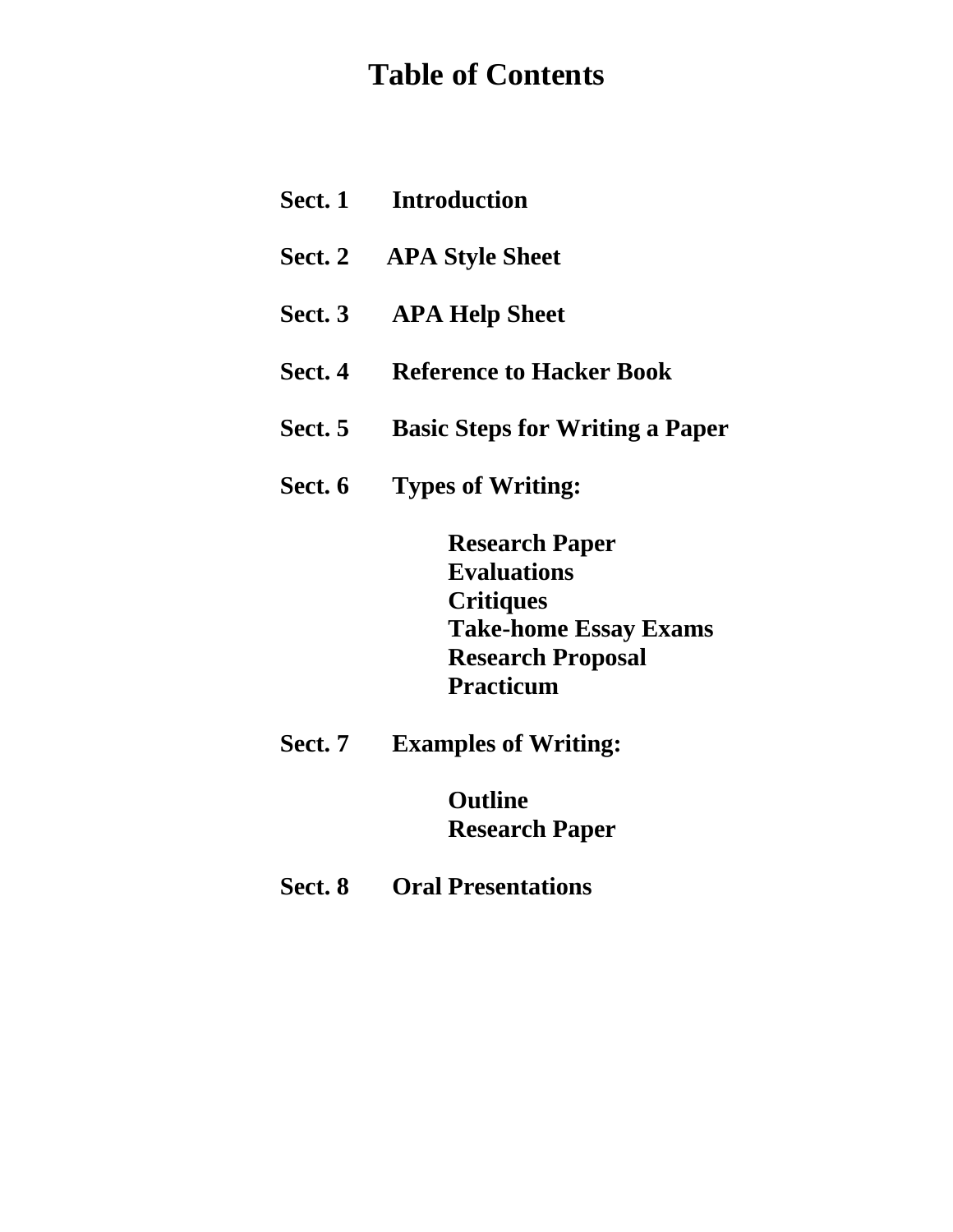#### Hilbert College Criminal Justice Department

#### Writing Guide

#### **Introduction**

 The following writing guide has been designed to *assist criminal justice students at Hilbert College to understand and appreciate the importance that writing has in the curriculum and in the many fields of criminal justice.* Moreover, this guide will introduce different types of writing assignments, as well as inform students of the skills that will be needed to achieve good grades on these assignments.

 For years, we have asked many employers about which attributes are most desired in our graduates. The most common responses are these: graduates need to be able to think in a critical manner, have good character, and be able to express their ideas and share their work through their writing. Finally, employers want graduates to be well spoken. Because critical thinking, writing, researching and public speaking are tightly interwoven skills, students will complete many different assignments that seek to improve student competencies related to communication.

 Therefore, this guide will assist students to better understand different types of writing assignments and provide some insights into the expectations of their professors. Depending on the course, students can expect to receive written assignments of the following types:

- 1. report writing
- 2. legal brief
- 3. journal article review/critique
- 4. research/term paper
- 5. literature review
- 6. research proposal
- 7. essays.

Furthermore, since the field of criminal justice uses the American Psychological Association's *citation* and *reference* style of writing, APA requirements will also be reviewed in this guide.

A table of contents has been provided for easy referencing. It is hoped that students will save this guide and refer to it before submitting any written assignments. If there are any questions, students should be sure to discuss assignments with the individual instructors to ensure that any ambiguity is eliminated.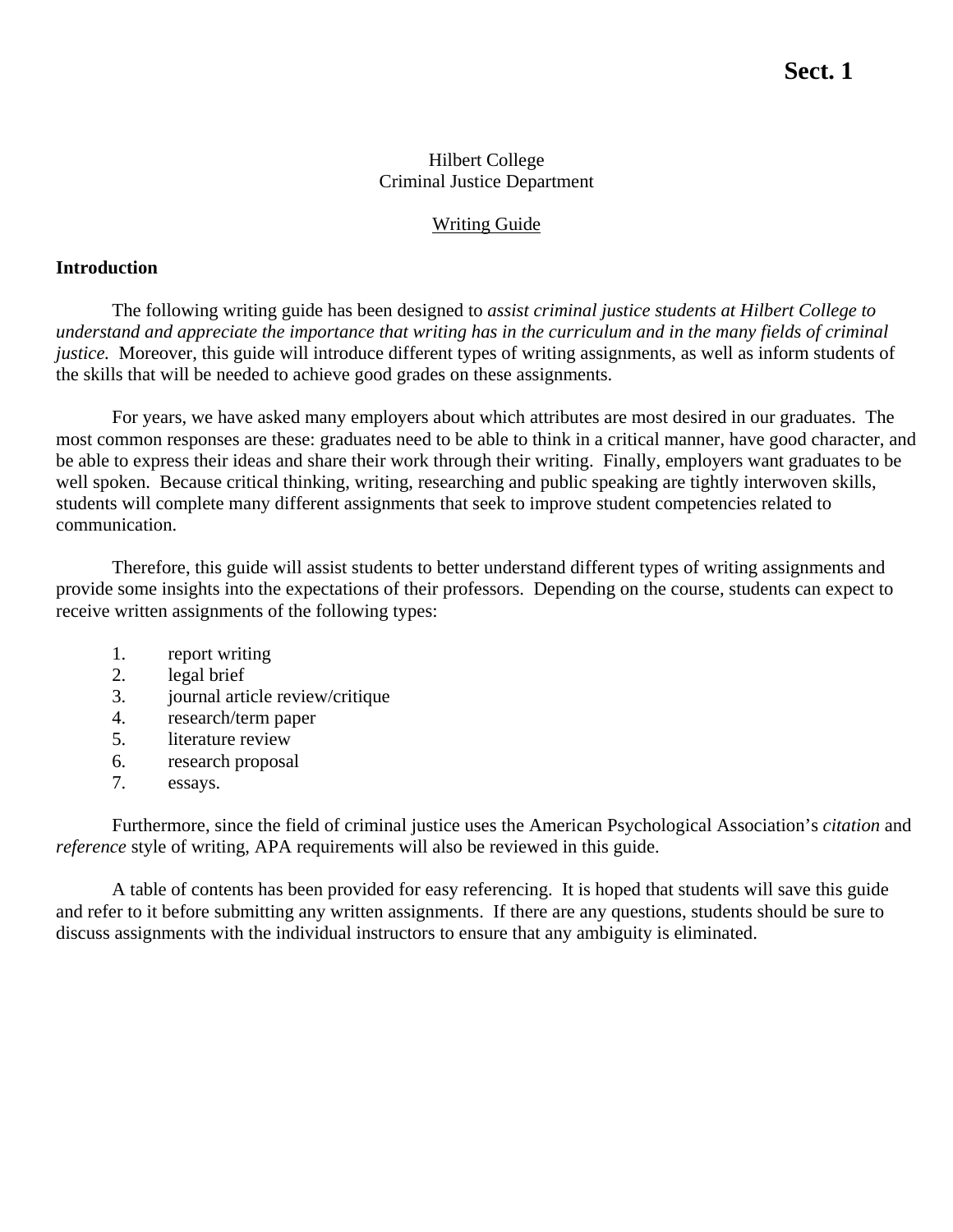#### **APA Style Sheet**

#### **Format:**

- Use  $8.5$ " x  $11$ " paper.
- Type double-spaced with 1" margins on all edges.
- Page numbers should be in the top right corner.
- The right margin should be ragged.
- Indent paragraphs five spaces.
- Use Times Roman or Courier 12 pt. type.

## **Conventions:**

- Do not use contractions in academic papers (can't, don't, didn't, shouldn't).
- Do not write one-sentence paragraphs.
- Keep verb tenses consistent.
- Avoid using slang, jargon, and sexist or biased language.
- Use active voice whenever possible.

(Preferred: *The Director of Marketing hired five employees last week.* Compared to: *Five employees were hired last week.* The second sentence does not indicate who actually did the hiring.)

• Write from the appropriate viewpoint. This may vary according to the assignment.

For example, journal entries may be written in first person: *I completed an assessment.* Monographs and other research should be written in third person [the objective perspective]: *Twenty-five cancer patients comprised the sample group.* This viewpoint does not involve the writer personally. The exception would be if a writer needs to add a section of personal comment for purposes of indicating his or her own opinion or recommendations. This would usually be indicated by a separate heading and section in the paper, perhaps at the end. It is not appropriate to write in second person (using you or your) in academic papers because this addresses the reader directly. When in doubt ask the instructor.

### **Reference Page:**

- Begin the reference page on a new page.
- Center the word References at the top of the page.
- List all entries in alphabetical order by the author's last name. Use the title of the work if the author's name is not known.
- Align the first line of every entry with the left margin. All subsequent lines of the entry are indented 5 spaces.
- Double-space entries.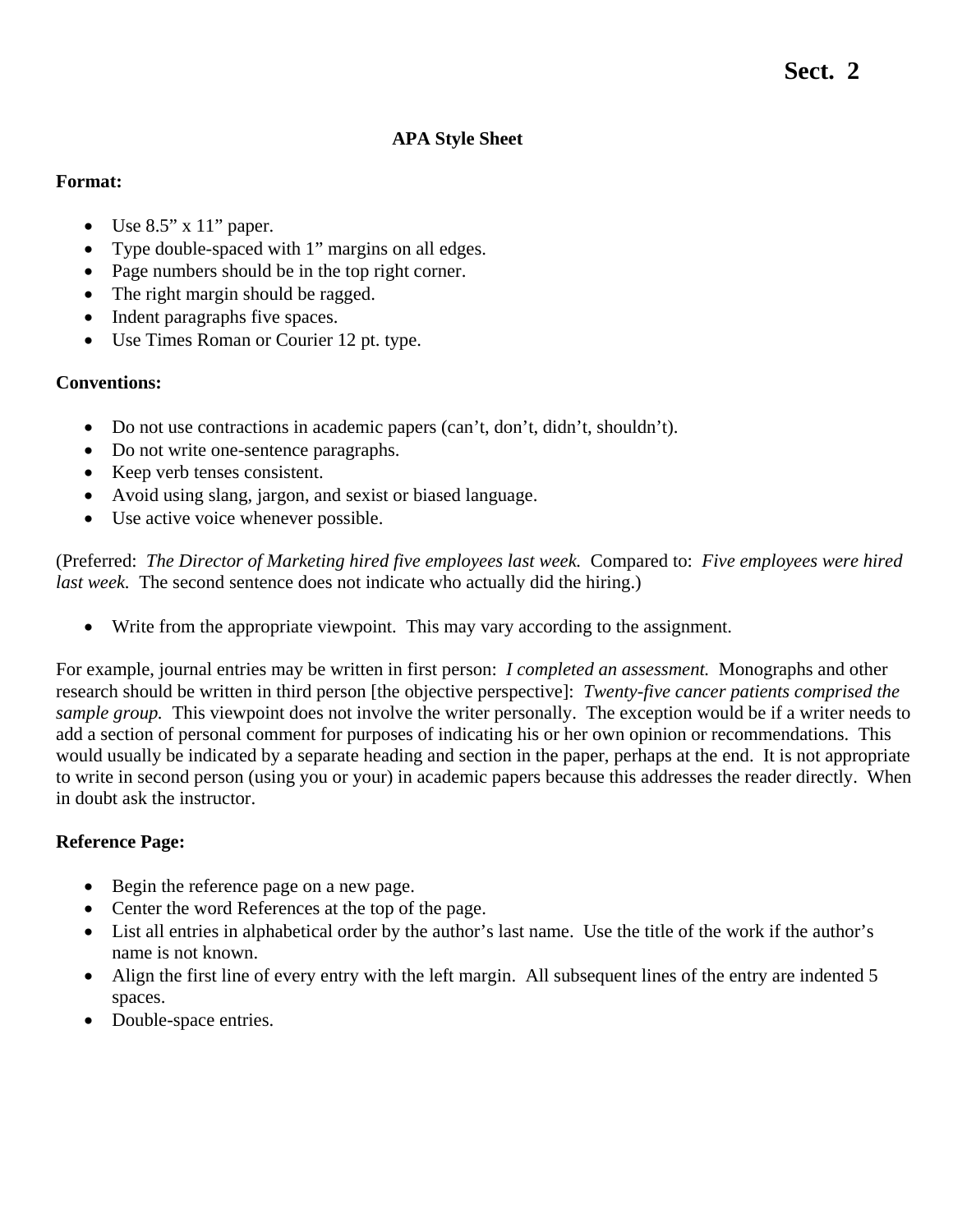#### **APA STYLE HELP SHEET PUBLICATION MANUAL OF THE AMERICAN PSYCHOLOGICAL ASSOCIATION**

#### **WHAT IS APA STYLE?**

**Any time another person's material is used in a research paper, the source must be given proper credit; otherwise plagiarism is committed.** APA style refers to a specific way sources must be documented as determined by the American Psychological Association.

#### **WHAT IS THE APA FORMAT FOR RESEARCH PAPERS?**

• **Title Page** - separate page, numbered 1. The title should summarize the main idea of the paper and should be approximately 10-12 words in length. Capitalize the first letter of important words in the title. Include the author's name (first name, middle initial, last name) and institutional affiliation.

• **Abstract** - separate page, numbered 2. The abstract, if required, should be a brief, comprehensive summary of the contents of the paper/manuscript.

• **Text** - start on a separate page, numbered 3. Double-space after every line in the text including title page, headings, quotations, references, etc. Indent the first line of every paragraph 5-7 spaces or one tab stop on your word processor. Number the manuscript pages beginning with the title page. The numbers should appear in the upper right-hand corner and should appear at least one inch from the right-hand edge between the top edge of the paper and the first line of text.

• **References** - start on a new page after the end of the text. Type the word References in upper and lowercase letters, centered at the top of the page. The References section should include only those references cited in the body of your paper. It must be in one list, (books, periodicals, Web sites, etc., all combined together), alphabetical by author's last name or title if there is no author. Double-space every line of your reference entries. A hanging indent is the preferred format of references, meaning that the first line of each reference is set flush left and subsequent lines are indented 5 to 7 spaces or one tab stop on your word processor. However, if a hanging indent is difficult to accomplish, standard paragraph indents may be used. The chosen format must be consistent throughout the References section.

#### **REFERENCES IN TEXT**

#### **WHAT ARE REFERENCES IN TEXT?**

References in Text are citations to borrowed material within the body of a research paper or manuscript.

#### **GENERAL FORMATTING INSTRUCTIONS FOR REFERENCES IN TEXT**

• **Direct quotations** - give the author, year and page number in parentheses. When citing text from a Web site, use paragraph numbers instead of page numbers.

• **Paraphrased material and citing ideas in-text** - give the author and year. Page numbers (paragraph numbers for Web sites) are not required but it is good practice to include them.

• **Double space all lines of quotes**. Examples in this handout are single-spaced to conserve paper.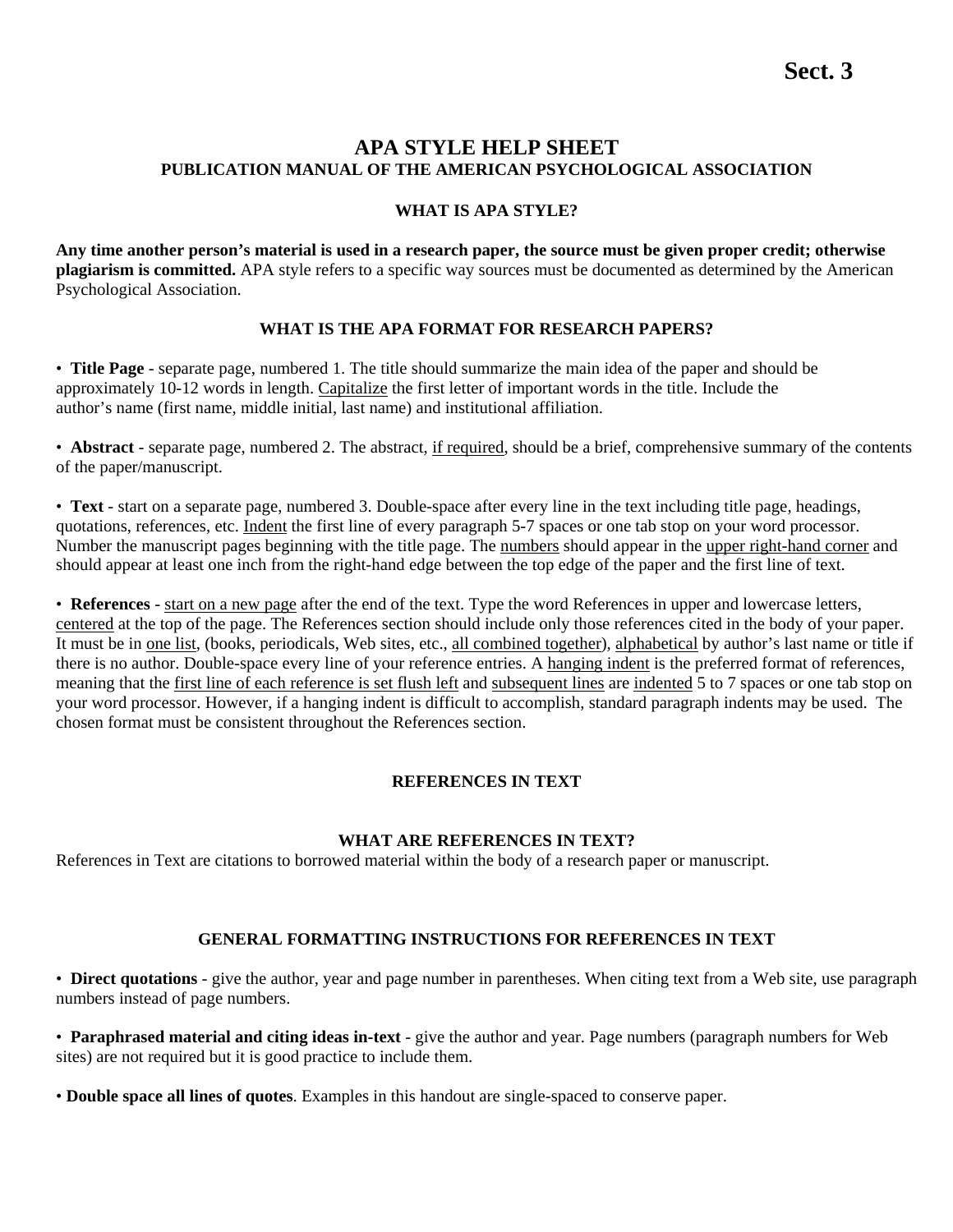#### **EXAMPLES OF REFERENCES IN TEXT**

#### **1) Direct quotes fewer than 40 words:**

Author is named in the sentence:

Drucker (1985) defines innovation as "the specific tool of entrepreneurs" (p. 20).

Author is unnamed in the sentence:

He defines innovation as "the specific tool of entrepreneurs" (Drucker, 1985, p. 20).

#### **2) Direct quotes greater than 40 words:**

Indent the entire quote five spaces and double space all lines of the quote.

Author is named in the sentence:

Drucker (1985) defines innovation as:

the specific tool of entrepreneurs, the means by which they exploit change as an opportunity for a service

or a business. Entrepreneurs need to search for the sources of innovation, the changes and their symptoms

that indicate opportunities for innovation (p. 20).

Author is unnamed in the sentence:

Innovation is defined as:

the specific tool of entrepreneurs, the means by which they exploit change as an opportunity for a service

or a business. Entrepreneurs need to search for the sources of innovation, the changes and their

symptoms that indicate opportunities for innovation (Drucker, 1985, p. 20).

#### **3) Citing a publication with two authors:**

Use the word "and" when the author is named in the sentence; use the ampersand  $(x)$  when the author is unnamed in the sentence.

Authors are named in the sentence:

Smith and Jones (1993, p. 137) stated that, "By 2000, 95% of all offices will use PC's."

Authors are unnamed in the sentence:

"By 2000, 95% of all offices will use PC's" (Smith & Jones, 1993, p. 137).

#### **4) Citing a publication with three, four, or five authors:**

List all authors the first time you cite the reference. Use the word "and" between the last two authors' names when named in the sentence; use the ampersand ("&") between the last two authors' names when the authors are unnamed in the sentence. After the first citation in both cases, use only the first author's name followed by the Latin abbreviation "et al." which means "and others."

Authors are named in the sentence:

First citation:

Johnson, Evan, and Munroe believe that "Buffalo is the greatest city" (1984, p. 132).

Subsequent citations:

Johnson, et al. (1984, p. 132) believe that "Buffalo is the greatest city." Authors are unnamed in the sentence:

First citation:

"Buffalo is the greatest city" (Johnson, Evan, & Monroe, 1984, p. 132). Subsequent citations:

"Buffalo is the greatest city" (Johnson, et al., 1984, p. 132).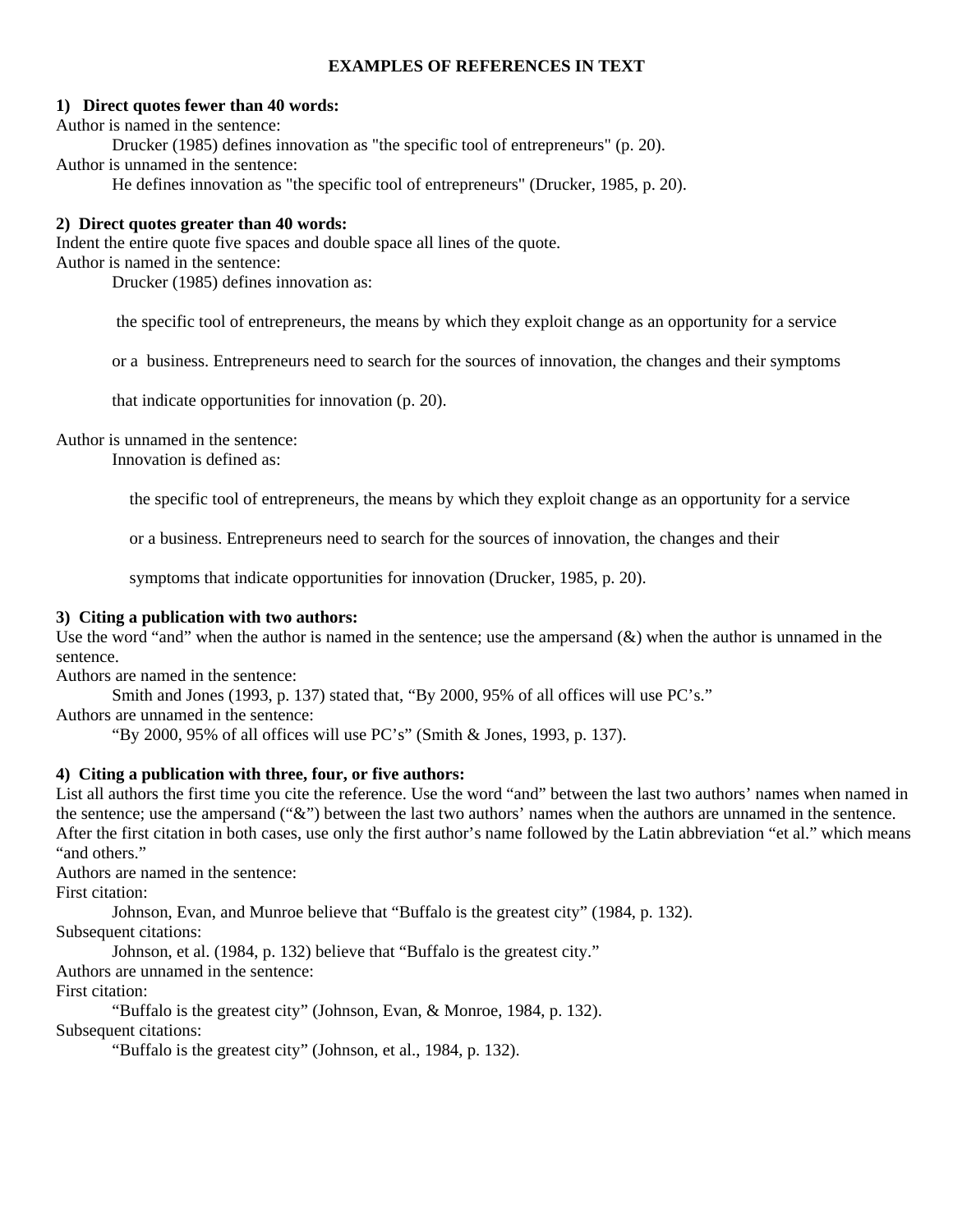#### **5) Citing a group that serves as an author such as a corporation, association, government agency, etc.:**

The name of the group author may be spelled out in the first citation and abbreviated in subsequent citations. First citation:

(National Institute of Mental Health [NIMH], 1991)

Subsequent citations:

(NIMH, 1991)

#### **6) Citing a work with no author:**

Cite in text the first few words of the reference list entry (usually the title) and the year. Use double quotation marks around the title of an article or chapter, and italicize the title of a work.

on free care ("Study Finds," 1982)

the book College Bound Seniors (1979)

#### **7) Citing a personal or electronic communication such as e-mail, discussion groups, messages from electronic bulletin boards or listservs, telephone conversations, etc.:**

Because these do not provide recoverable data, personal communications are not included in the reference list. Cite personal and electronic communications in text only.

K. W. Schaie (personal communication, April 18, 1993)

#### **8) Citing a work discussed in a secondary source:**

Read and cite the original source when possible. However, for a work that discusses material from another source which is unavailable to you, name the original work and give a citation for the secondary source. Seidenberg and McClelland's study (as cited in Coltheart, Curtis, Atkins, & Haller, 1993)

#### **9) Citing a Web site:**

To site an entire Web site, give the address of the Web site in text. No entry in the References section is needed. Kidspsych is a wonderful interactive Web site for children. (http://www.kidspsych.org)

#### **10) Citing specific parts of a Web site:**

Follow the citation format for direct quotations and/or paraphrased material. (See examples #1 and #2 above.) Use paragraph numbers if page numbers are not available. If needed, the abbreviation "para." can be substituted for the ¶ symbol. If page or paragraph numbers are not available, they can be omitted from the in-text citation. Author named in the sentence:

Myers (2000, ¶ 5) states, "Positive emotions are a means to a more healthy society."

Author unnamed in the sentence:

"Positive emotions are a means to a more healthy society" (Myers, 2000, para. 5).

#### **REFERENCES**

The References section provides information necessary to identify and retrieve every source which has been cited in your Paper. This section should include only those references cited in your document, but no others.

#### **EXAMPLES OF REFERENCES TO BOOKS IN PRINT FORMAT**

#### **1) Referencing books with one author:**

Parris, C. A. (1969). *Mastering executive arts and skills*. New York: Erlbaum.

#### **2) Referencing books with two authors:**

Spetch, M. L., & Wilkie, D. M. (1983). How to bullet-proof your manuscript: An expert guide to professional writing. Buffalo, NY: Atheneum.

#### **3) Referencing books with six or more authors:**

 Sanders, T. J., Jones, L., Lyle, B.R., Brown, K. G., Speth, M. L., Wilkie, D. M., et al. (1992). *Effective leadership in the 90's*. New York: Management Press.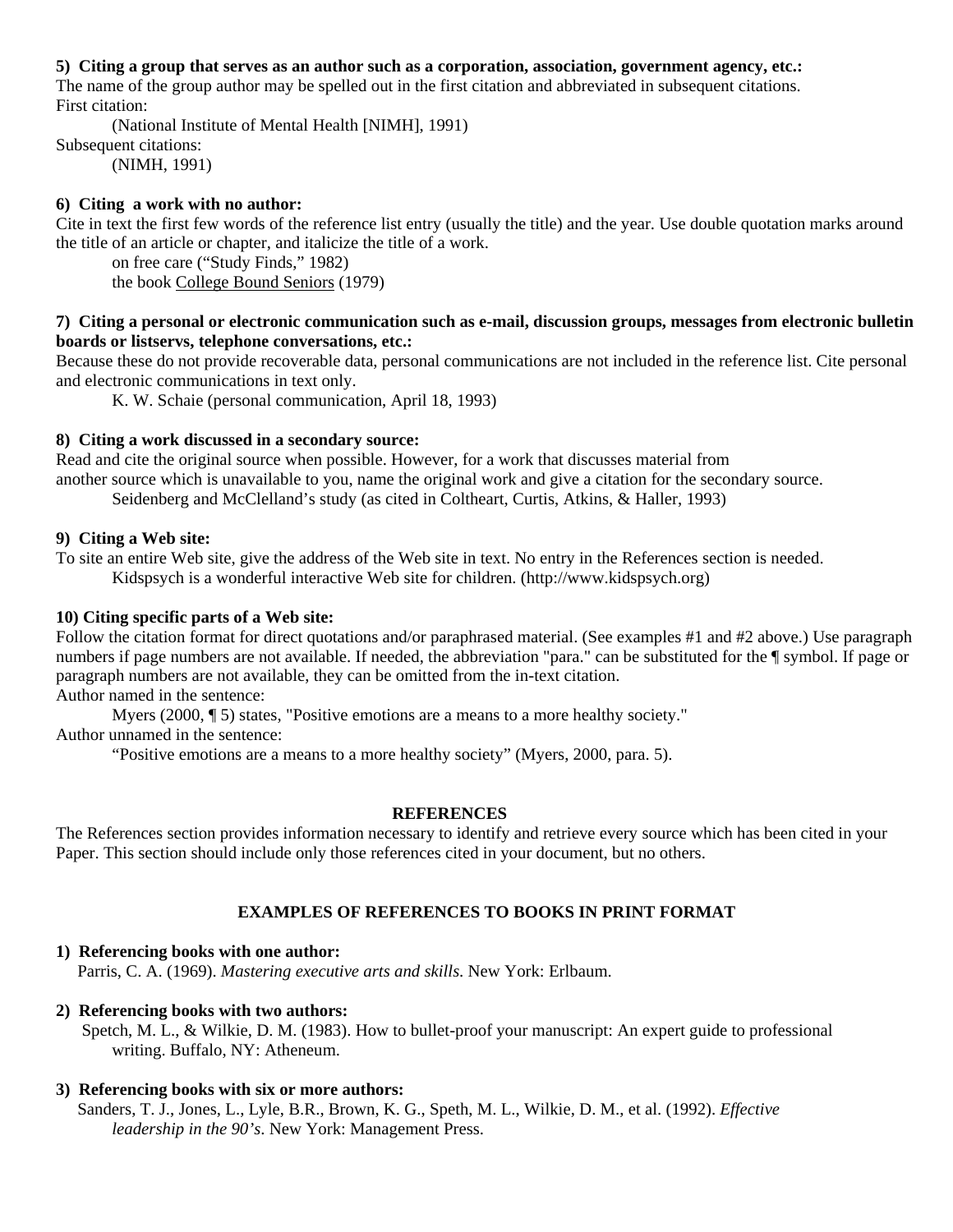**4) Referencing books with a group author such as a corporation, association, government agency, etc.:**  American Psychological Association. (2001). *Publication manual of the American Psychological Association* (5th ed.). Washington, DC: Author.

#### **5) Referencing books with no author:**

*The student's dictionary* (4th ed.). (1992). New York: Wallace.

- **6) Referencing books with an editor:**  Jones, J. (Ed.). (1992). *PC's today*. New York: Doubleday.
- **7) Referencing an article or chapter in an edited book:**

 Jones, J. T. (1992). The workplace in the year 2000. In R. Smith (Ed.), *PC's today* (pp. 113-120). New York: Doubleday.

- **8) Referencing encyclopedias and dictionaries with an editor:**  Smith, R. F. (Ed.). (1994). *Dictionary of business terms*. (3rd ed.). Boston: Acme.
- **9) Referencing an article in an encyclopedia with an article author:**  Jamison, L. R. (1994). The disappearing ozone layer. In R. Smith (Ed.), *Encyclopedia of ecology*. (Vol. 4, pp. 22-27). Chicago: Wiley.
- **10) Referencing an article in an encyclopedia with no article author:**  The disappearing ozone layer. (1994). In R. Smith (Ed.), *Encyclopedia of ecology.* (Vol. 4, pp. 22-27). Baltimore: Elsevier.

#### **EXAMPLES OF REFERENCES TO JOURNAL ARTICLES IN PRINT FORMAT**.

**1) Referencing a journal article with one author:**  Maten, Y. A. (1993). Electronic communication in large organizations. *Technical Communication*, 39(2), 60-65.

#### **2) Referencing a journal article with two authors:**

 Klimoski, R., & Palmer, S. (1993). The ADA and the hiring process in organizations. *Consulting Psychology Journal: Practice and Research*, 45(2), 10-36.

#### **3) Referencing a journal article with more than six authors:**

Wolchik, S. A., West, S. G., Sandler, I. N., Tein, J., Coatsworth, D., Lengua, L., et al. (2000). An experimental evaluation of theory-based mother and child programs for children of divorce. *Journal of Consulting and Clinical Psychology*, 68(4), 843-856.

#### **EXAMPLES OF REFERENCES TO MAGAZINE ARTICLES IN PRINT FORMAT**

- **1) Referencing a magazine article with an author:**  Morrison, H. A. (1992, December). The paperless office. *Business Talk*, 115, 70-76.
- **2) Referencing a magazine article with no author:**  The new health-care lexicon. (1993, August/September). *Copy Editor*, 4, 1-2.
- **3) Referencing a magazine article with discontinuous pages:**  Schwartz, J. (1993, September 30). Obesity affects economic, social status. *People Weekly*, 55-56, 70-71.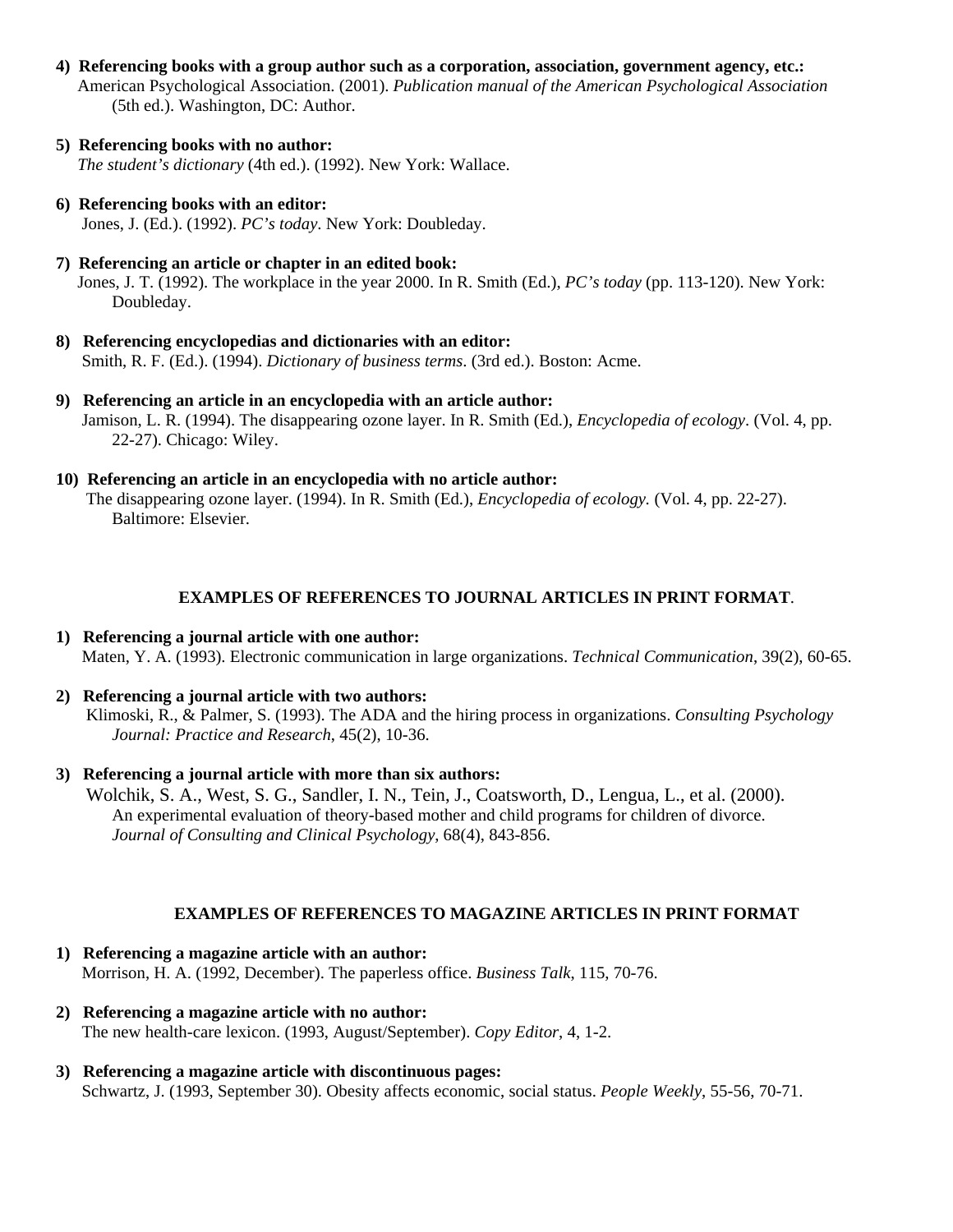#### **EXAMPLES OF REFERENCES TO NEWSPAPER ARTICLES IN PRINT FORMAT**

#### **1) Referencing a newspaper article with an author:**  Jones, J. T. (1993, December 10). Is an upturn in Ohio's economy still years away? *Los Angeles Times*, p. 24.

**2) Referencing a newspaper article with no author:**  New drug appears to sharply cut risk of death from heart failure. (1993, July 15). *The Washington Post*, pp. A2, A14.

#### **EXAMPLES OF REFERENCES TO AUDIO/VISUAL/MUSIC FORMATS**

#### **1) Referencing a videotape:**

 Harrison, J. (Producer), & Schmiechen, R. (Director). (1992). Changing our minds: The story of Evelyn Hooker. [Videotape]. (Available from Changing Our Minds, Inc., 170 West End Avenue, Suite 258, New York, NY 10023)

#### **2) Referencing a music CD:**

Goodenough, J. B. (1982). Tails and trotters [Recorded by G. Bok, A. Mayo & E. Trickett]. On and so will we yet [CD]. Sharon, CT: Folk-Legacy Records. (1990)

#### **EXAMPLE OF A REFERENCE TO AN ERIC DOCUMENT ON MICROFICHE**

**ERIC** (**Education Resources Information Center**) provides free access to more than 1.2 million bibliographic records of journal articles and other education-related materials.

#### **1) Referencing an ERIC Document:**

 Mead, J. V. (1992). Looking at old photographs: Investigating the teacher tales that novice teachers bring with them. East Lansing, MI: National Center for Research on Teacher Learning. (ERIC Document Reproduction Service No. ED346082)

#### **EXAMPLES OF REFERENCES TO MATERIAL IN ELECTRONIC/ONLINE FORMAT**

#### **1) Referencing a full-text book accessed from an electronic subscription database:**

 Parris, C. A. (1969). *Mastering executive arts and skills*. New York: Atheneum. Retrieved December 30, 2001, from netLibrary database.

#### **2) Referencing a full-text book accessed via the Web**

 Kehoe, B. P. (1992). *Zen and the art of Internets*. Urbana, IL: Project Gutenberg. Retrieved December 30, 2001, from Project Gutenberg, Etext #34 on the World Wide Web:http://promo.net/pg/

#### **3) Referencing an entire Web site**

Give the address of the Web site in text. No entry is needed in the References section.

#### **4) Referencing an article in an Internet-only journal**

 Fredrickson, B. L. (2000, March 7). Cultivating positive emotions to optimize health and well being. *Prevention & Treatment*, 3, Article 001a. Retrieved November 20, 2001, from http://journals.apa.org/prevention/volume3/pre0030001a.html

#### **5) Referencing a journal article, three to five authors, retrieved from a database**

 Borman, W. C., Hanson, M. A., Oppler, S. H., Pulakos, E. D., & White, L. A. (1993). Role of early supervisory experience in supervisor performance. *Journal of Applied Psychology*, 78, 443-449. Retrieved October 23, 2000, from PsycARTICLES database.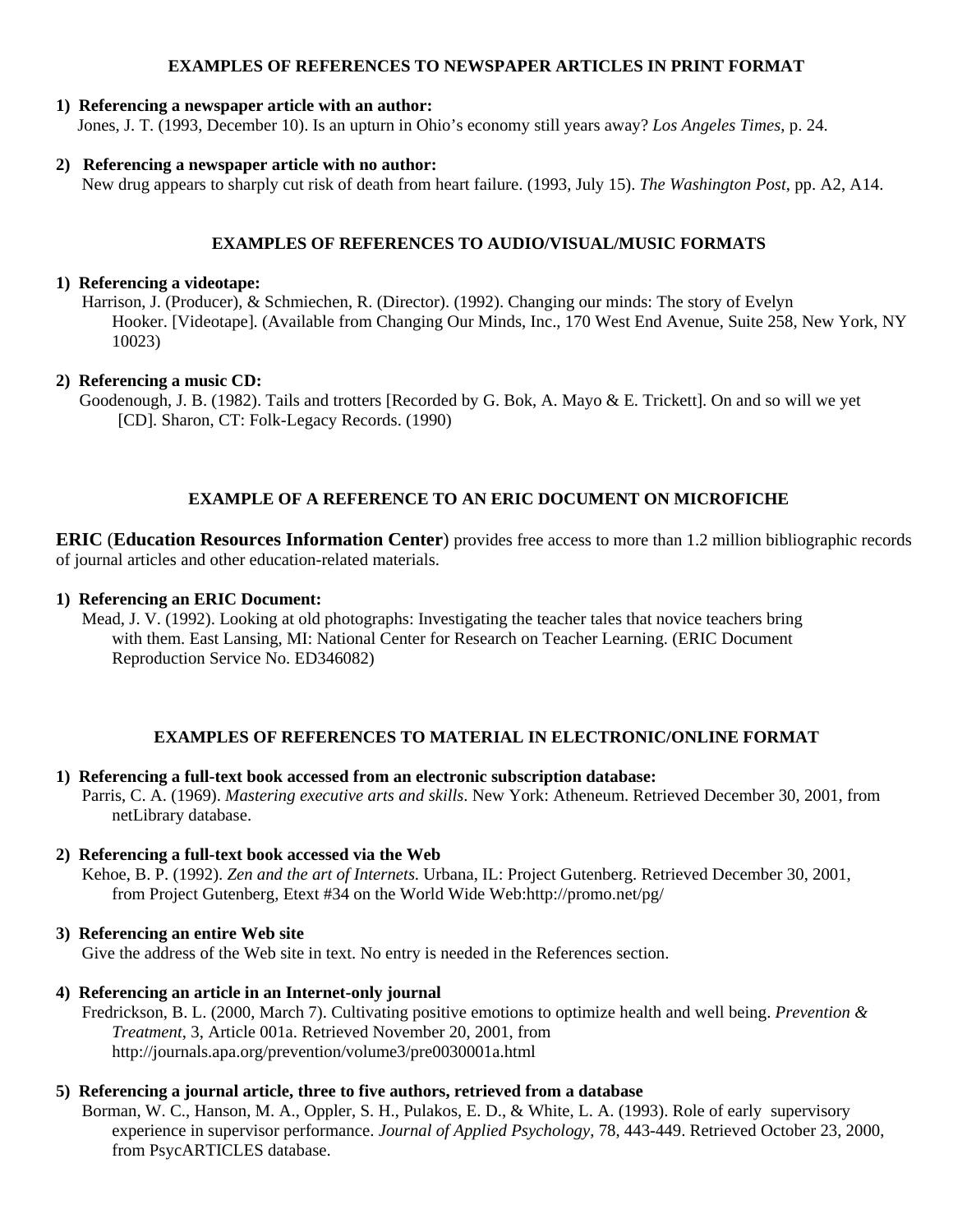#### **6) Referencing an electronic newspaper article retrieved from a database**

 Hilts, P. J. (1999, February 16). In forecasting their emotions, most people flunk out. *New York Times.*  Retrieved October 16, 2000, from Lexis-Nexis Academic Universe database.

#### **7) Referencing an article in an Internet-only newsletter**

 Glueckauf, R. L., Whitton, J. & Baxter, J., (1998, July). Videocounseling for families of rural teens with epilepsy - Project update. *Telehealth News*, 2(2). Retrieved September 23, 2000, from http://www.telehealth.net/subscribe/newslettr\_4a.html#1

#### **8) Referencing an Internet-only document**

 Greater New Milford (Ct) Area Healthy Community 2000, Task Force on Teen and Adolescent Issues. (n.d.). Who has time for a family meal? You do! Retrieved October 5, 2000, from http://www.familymealtime.org

#### **9) Referencing a chapter or section in an Internet only document**

 Benton Foundation. (1998, July 7). Barriers to closing the gap. In Losing ground bit by bit: Low-income communities in the information age (¶ 5). Retrieved December 21, 2000 from http://www.benton.org/Library/Low-Income/two.html

#### **10) Referencing an ERIC Document retrieved from an electronic database:**

 Mead, J. V. (1992). Looking at old photographs: Investigating the teacher tales that novice teachers bring with them. East Lansing, MI: National Center for Research on Teacher Learning. (ERIC Document Reproduction Service No. ED346082) Retrieved October 21, 2000, from E\*Subscribe database.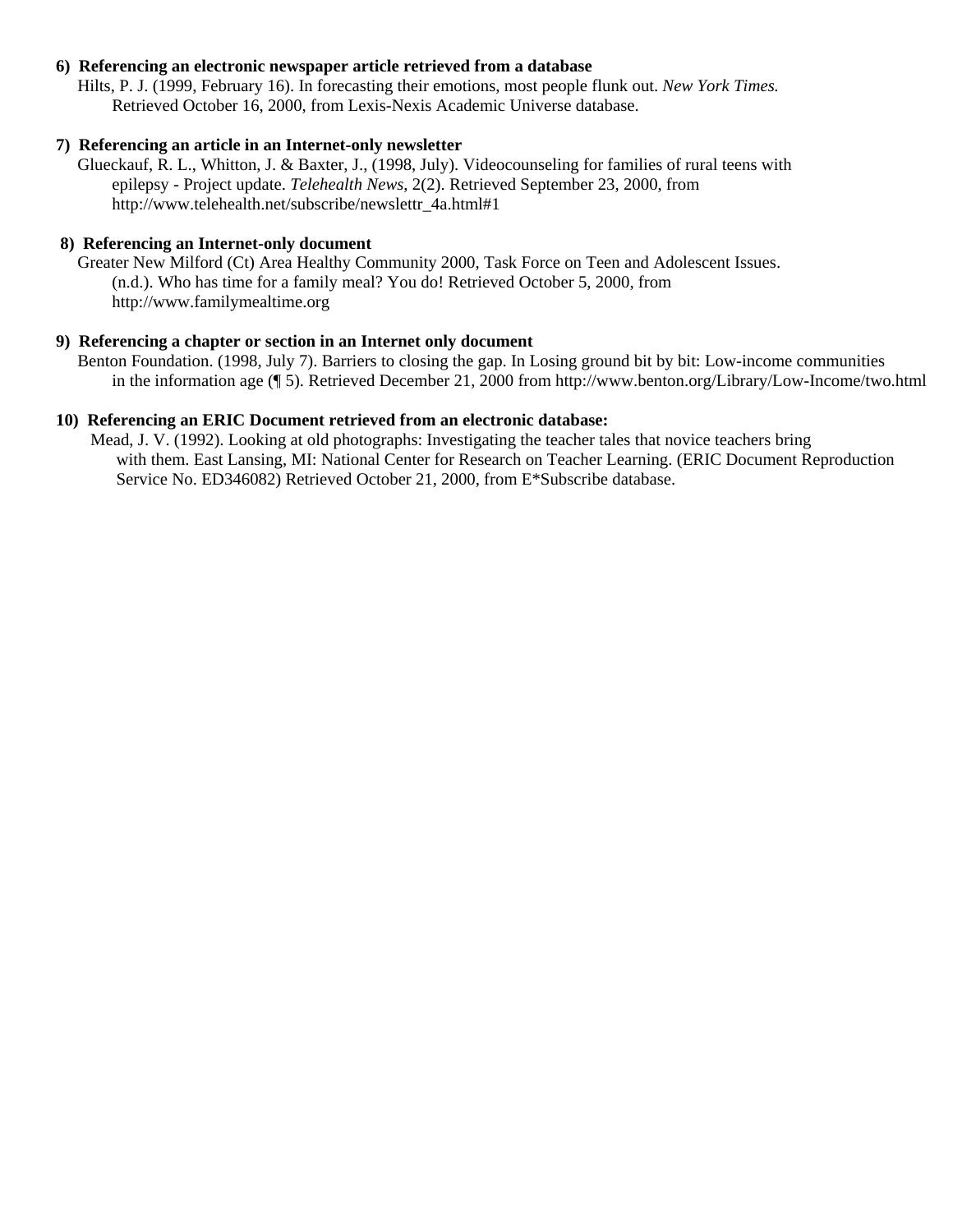**Sect. 4** 

# Recommended

# *A Pocket Style Manual* by Diana Hacker, 3rd ed.

 This manual is available at the Hilbert College bookstore and is a valuable guide to writing. It contains information on writing clarity, grammar, punctuation, and both MLA and APA styles.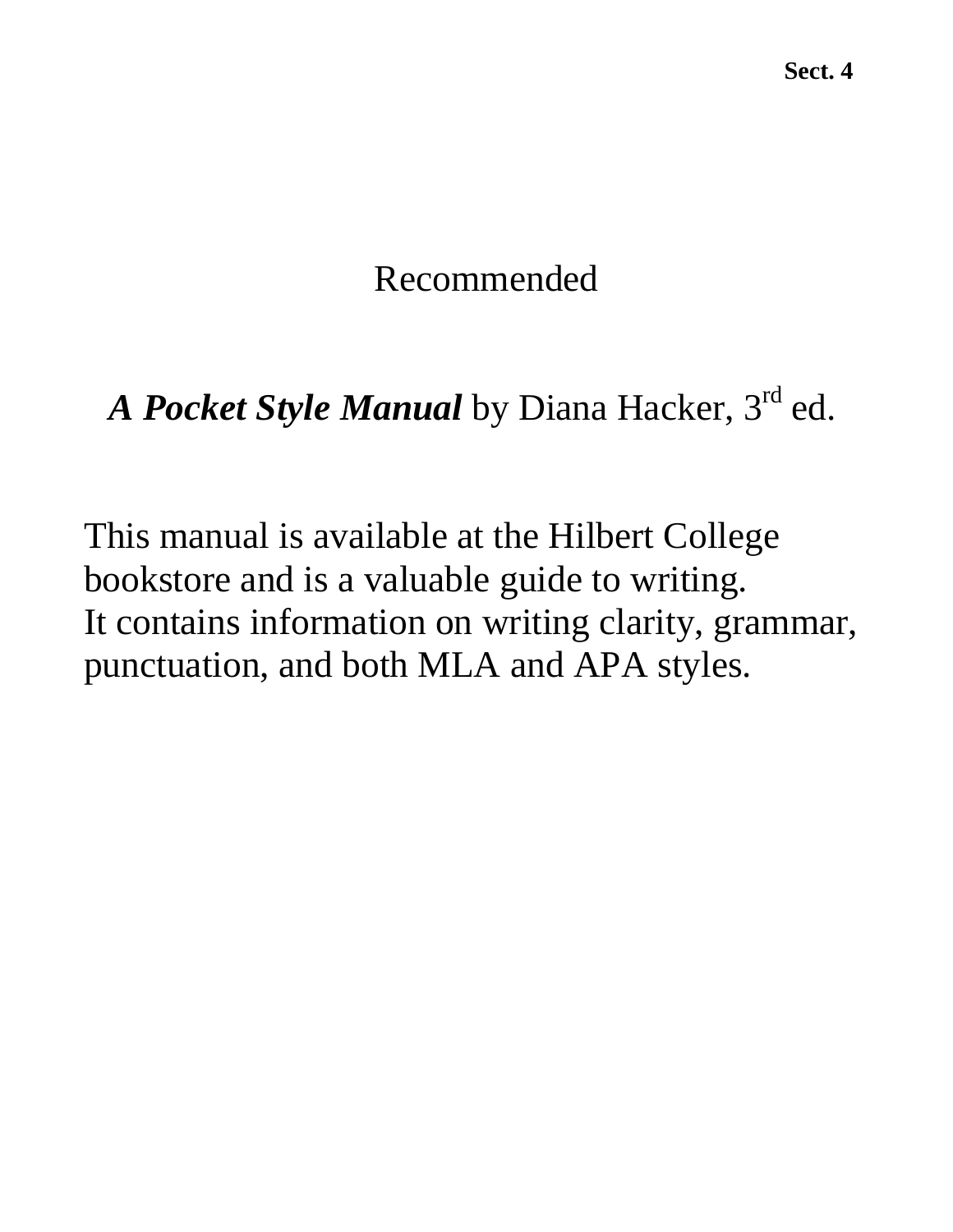# **The Basic Steps for Writing a Research Paper**

- 1. Define and narrow the topic.
- 2. Prepare a preliminary outline.
- 3. Prepare bibliography.
- 4. Do the research.
- 5. Take notes.
- 6. Prepare the final outline.
- 7. Write a first draft.
- 8. Get feedback from a friend who writes well, from your teacher, from the ASC Writing Lab.
- 9. Revise for content and organization.
- 10. Get feedback again.
- 11. Revise for mechanics, spelling, etc.
- 12. Prepare documentation.
- 13. Prepare cover page.
- 14. Print final copy (and make one for yourself too).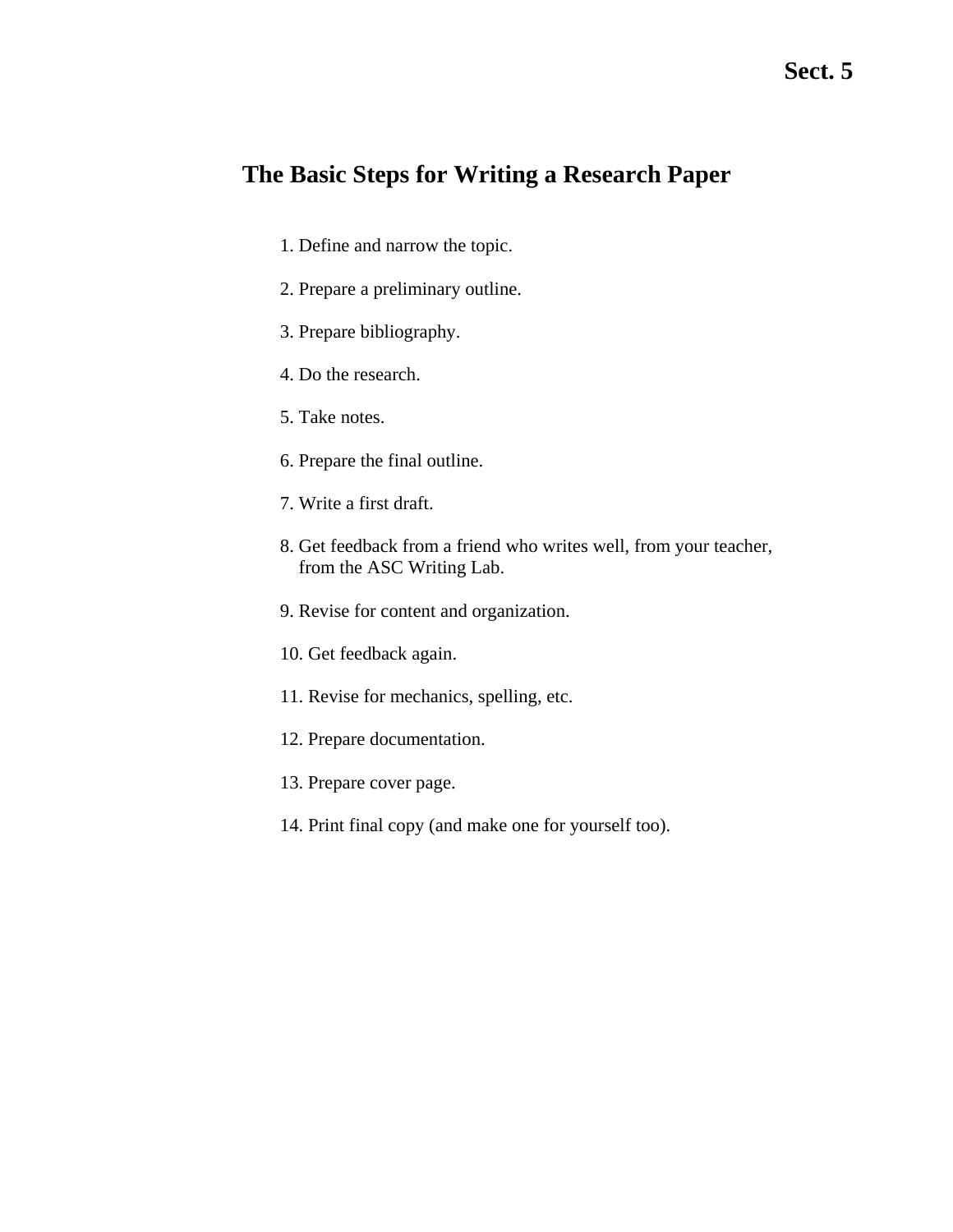# **Types of Writing**

# **Research Paper**

One of the most common types of papers is the standard library research paper. It typically begins with the selection of a topic, followed by a search for good academic sources. Once you have the proper materials, factual information needs to be gathered and assembled into an original work. The purpose is to demonstrate your ability to gather, critique, and report relevant information in an organized way.

# **Evaluation Paper**

This is a specialized paper where you, as the author, are being asked to evaluate some type of policy, law, program, or concept. Instead of starting with a general topic, you will begin with a clear sense of what is being examined and the need to assess its value. Your task will most likely include an assessment of arguments on both sides of an issue, which requires research into what is known and believed about the policy or concept. For example, is the policy of allowing police, under certain circumstances, to conduct a search without a warrant a good idea?

# **Critiques**

These are usually relatively short assignments which require that you assess the strengths, weaknesses, or contributions of someone else's work. The critique may be of a book, a journal, or newspaper article, a film, a piece of music, or any other recorded communication. You will need to draw upon your own reactions to the article, but will usually have to do so within the context of some specific requirement. For example, you may have to assess the extent to which a book illustrates certain types of issues or contributes to an understanding of behavior.

### **Take-home Essay Exams**

These are designed to be written with both your textbook and class notes in front of you and will generally require a deeper analysis of issues. The most important thing to remember is to make certain that you are answering the question which is being asked. After completing your response, go back and read the question again to be certain you have not become sidetracked into unrelated areas. It is important to demonstrate knowledge and not waste time on irrelevant matters.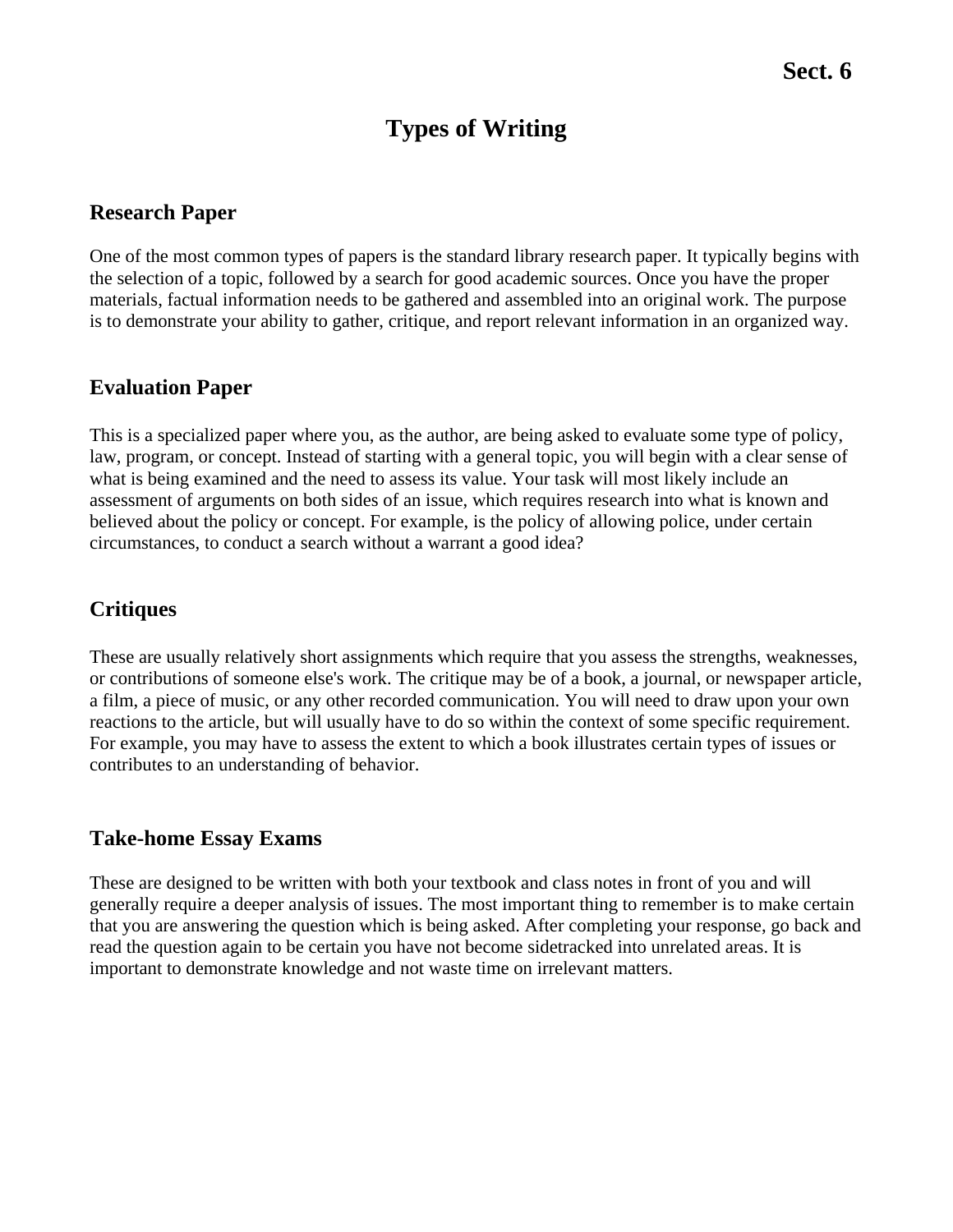# **Research Proposal**

A research proposal does not simply require you to learn about a topic, it also requires you to develop a new way for the topic to be studied scientifically. It provides you with a chance to think creatively and to apply your understanding of how science works. The following outline is intended to assist you and does not need to be followed exactly.

Elements of a Research Proposal:

- I. The Problem
	- A. General statement of the problem
	- B. Importance of the problem: Why should we be interested in it?
	- C. Previous research in this problem area: how your proposal fits in the larger picture (this is where the literature review comes in)
- II. Hypotheses and Theory
	- A. Statement of hypotheses
		- 1. What are the variables?
		- 2. How do they interact?
	- B. Theory why should we expect that these variables are important and will tell us anything? (This can include discussion of formal theory, or speculation based on observed patterns)

#### III. Research Design (strategy)

A. Type of design you have chosen to carry out proposed research

- 1. Unit of analysis? Sample?
- B. Strategy
	- 1. What would be the most appropriate design to attack the problem?
	- 2. Can this ideal be achieved?
	- 3. If not, what are its limitation?
	- 4. What kind of modifications are necessary?
	- 5. How can you justify your methodological choices?

#### IV. Measurement

- A. Operational definitions
	- 1. Previously used definitions Generally accepted? Appropriate?
	- 2. Developing new definitions
		- a. What kinds of data will you need?
		- b. Is the data available? Reliable? Valid?
- V. Conclusions
	- 1. What conclusions do you expect to draw from this research?
	- 2. What problems do you expect to encounter?
	- 3. What objections might your colleagues raise?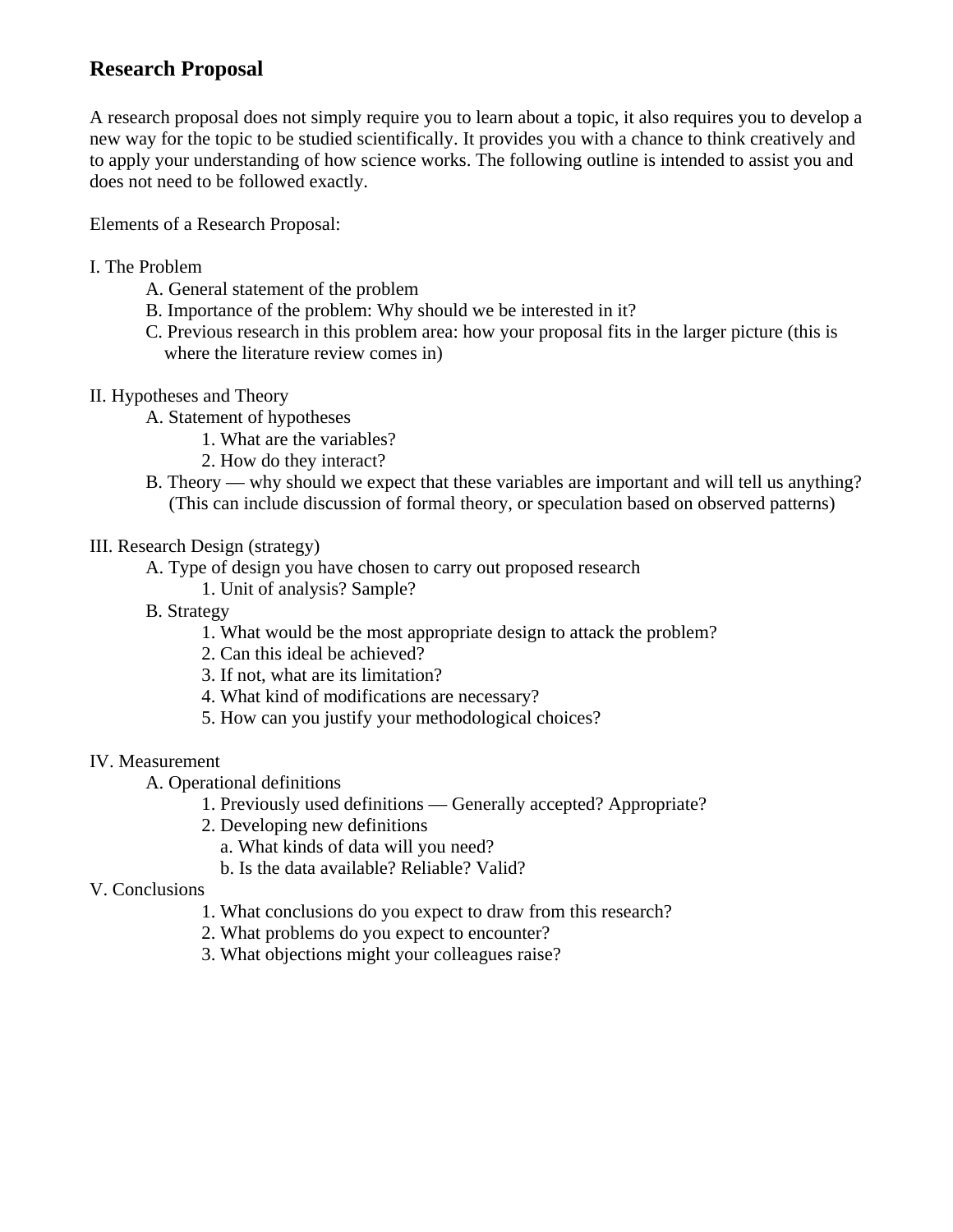# **Practicum**

The practicum is designed so the student may demonstrate supervisory skills in written form using the student handbook as a policy reference. The student is expected to assess the problem stated in the practicum, and then write the assessment in about one sentence. Next, the student must find appropriate or similar policy from the handbook and use this as guidance when writing the action recommended to address the issue(s) in the practicum.

Policy found must be cited by page number and subsection or heading. Finally, the student must write their recommended action in about one or two paragraphs.

- 1. **assessment-**--write assessment in 1 sentences, This should be a concise evaluation of the issue presented in the practicum. Students should keep in mind that they are not solving the problem but identifying policy conflicts (if any) and keeping the best interests of the organization in mind.
- 2. **citation(s)---**find related policy in the handbook (if any). Cite the policy by chapter and pages. Do not write out the policy.
- 3. **action**---write a course action you would recommend to address the issue(s) based in part on the policy you found. If you decide there is no policy to be found in the text, state such on your paper. Be careful, though; be sure there is no policy before you commit to such action. You must still write a course of action even if no policy is found.

### **TIPS**

- 1. Spelling and grammar count. Consider the Practicum as you would an official report that you would be submitting to your superior officer.
- 2. Handwriting or printing should be very legible.
- 3. Try and use words such as "allegedly" or "possibly" or "it appears" to preface your assessment and/or actions.
- 4. Try thinking in terms of writing for a reader, beyond the classroom. The reader in the real world would be your boss(es), a prosecutor, defense attorney, or a judge.
- 5. Remember you are writing as a superior officer and you should keep the welfare of the organization utmost in your decisions.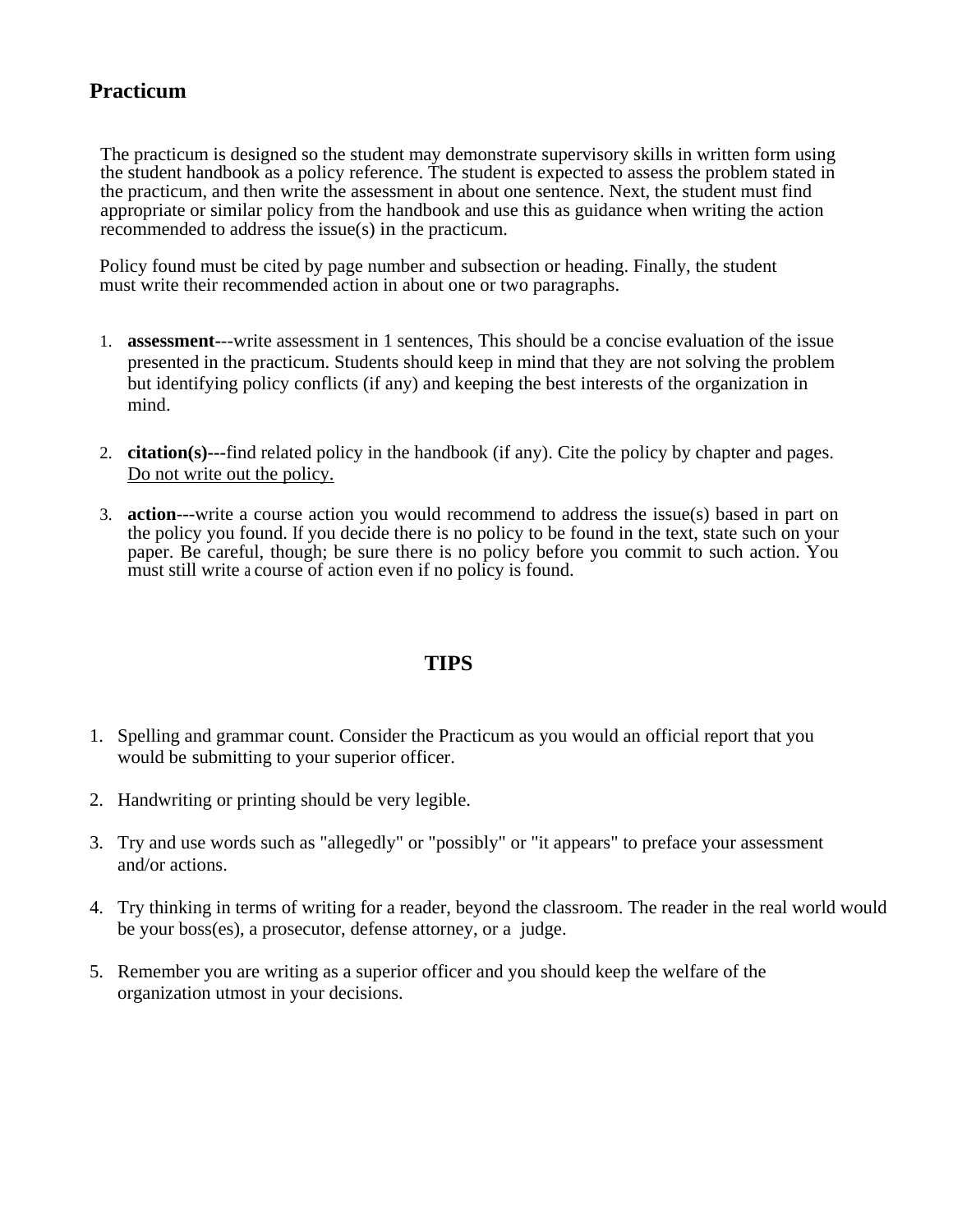# **Examples of Writing**

# **Model Outline**

CJ Department Writing Project Title: An Examination of Intimate Partner Violence in the United States

1. Introduction

Men and women involved in intimate partner relationships have been physically, emotionally, and sexually abusing each other throughout history. This has led to a variety of social problems in virtually every society around the world, although the frequency and severity of this behavior does vary across cultures and over time. This paper will explore abusive behavior between long-term heterosexual partners in this country. Particular attention will be paid to current research reports on the underlying characteristics of victims and abusers.

II. Definition and Scope of the Problem

- a. Problems Defining the topic
	- 1. Changes in definitions of family over time
	- 2. Changes in definitions of abuse
	- 3. Multicultural influence on definitions
	- 4. Difficulty conducting research without a universal definition
- b. Prevalence of intimate partner
	- 1. How many women are abused?
	- 2. How many men are abused?
	- 3. Increase or decrease in the problem?
- III. Characteristics of Victims and Abusers
	- a. Any person can be a victim, or an abuser
	- b. Patterns do exist:
		- 1. Demographic variables
			- a. Gender
			- b. Age
			- c. Social class, socioeconomic status
			- d. Race/Ethnicity
			- e. Religion
			- f. Marital status
		- 2. Residential patterns
			- a. Geographic patterns
			- b. Population density (rural vs. urban)
		- 3. Personal history
			- a. Family history
			- b. Physical/Mental health history
			- c. History of delinquency/violence/substance abuse
		- 4. Similarities and differences between victims and abusers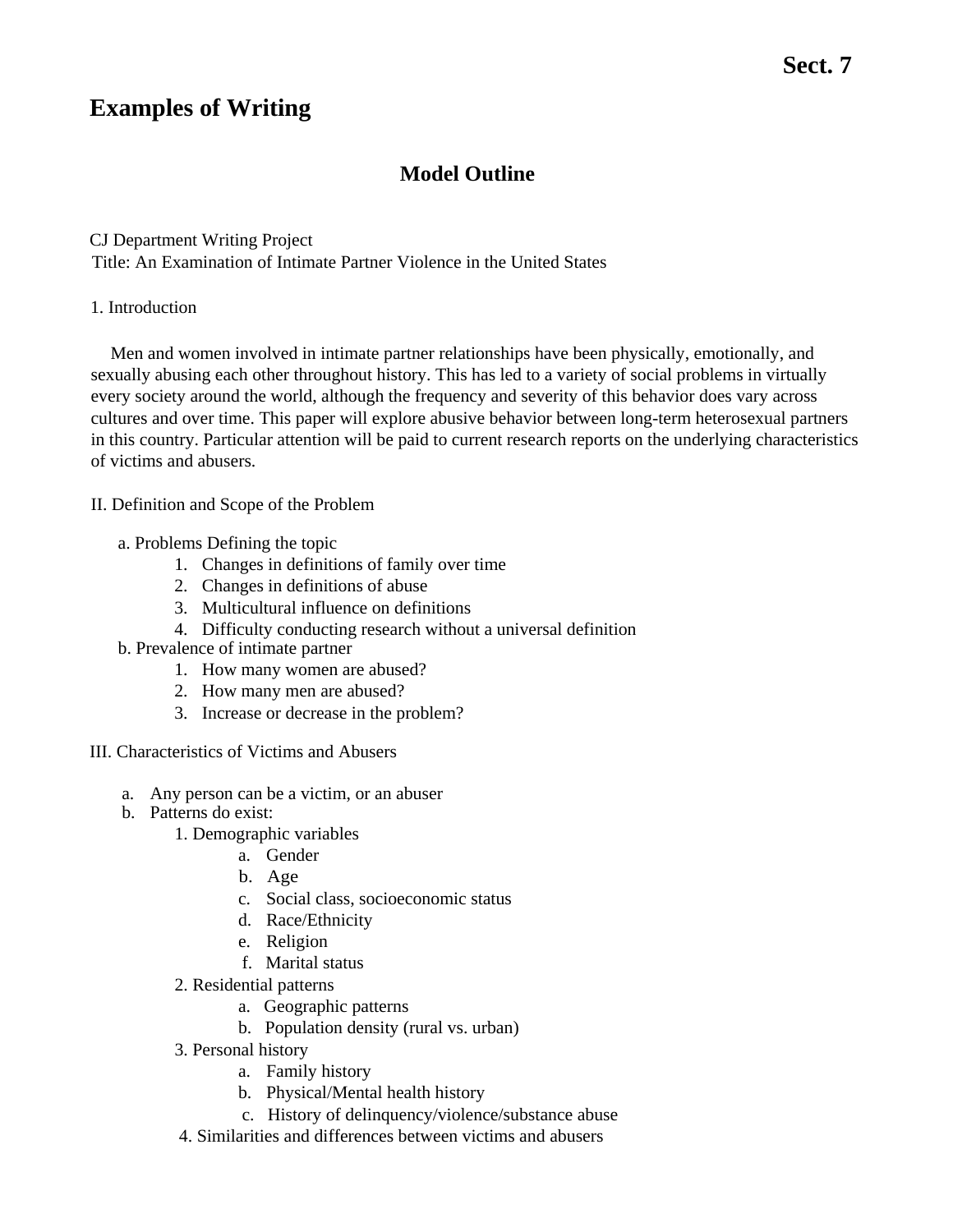#### IV*.* Dynamics of Intimate Partner Violence

- a. All cases are unique, but very strong patterns have been identified
	- 1. Worsening of behavior over time
	- 2. Cycle of violence within relationships
	- 3. Mutual battering vs. intimate partner terrorism
	- 4. Cultural transmission of learned violence
	- 5. Role of lifestyle changes in triggering abusive behavior
	- 6. Elements influencing a reduction in violence

#### V. Overview and Conclusions

- a. Positive signs of progress
	- 1. some indicators suggest violence may be decreasing
	- 2. educational efforts may have begun to affect culture (cite research on changing attitudes toward victims & abusers)
	- 3. research projects have advanced our theories, and new research efforts are growing more diversified and inclusive
- b. Negative signs of delayed progress
	- 1. some indicators suggest violence is not decreasing
	- 2. funding cuts have reduced the resources available to help families
	- 3. funding cuts have greatly limited new research projects
- c. Need for better theory, more empirical research
- d. Concluding remarks on the extent to which intimate partner violence has come to be recognized as a major social problem, including the need to compare problems in this country to those of other nations.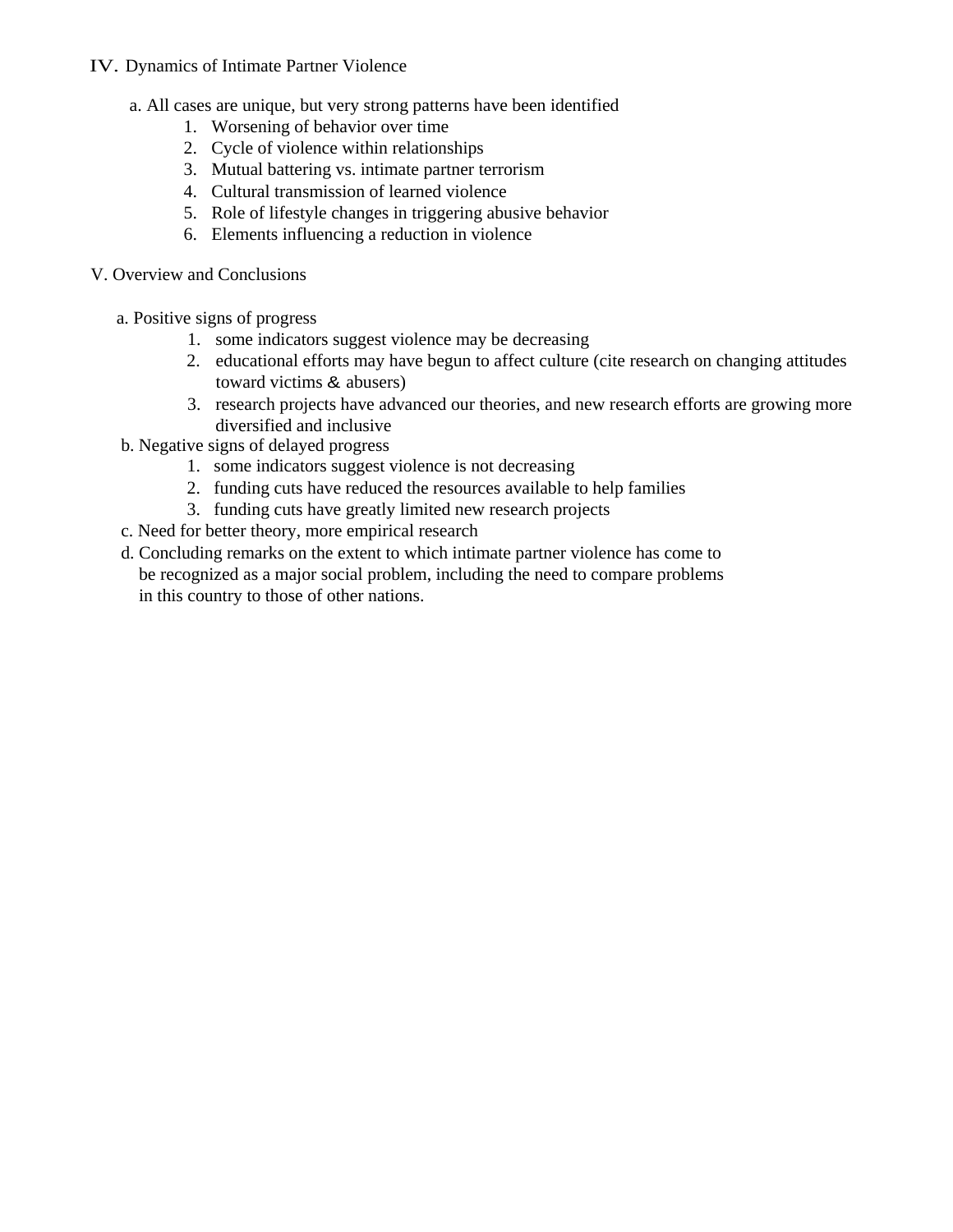# **Research Paper**

The following is an example of a well written student research paper.

The assignment required students to take a position regarding the topic that they selected.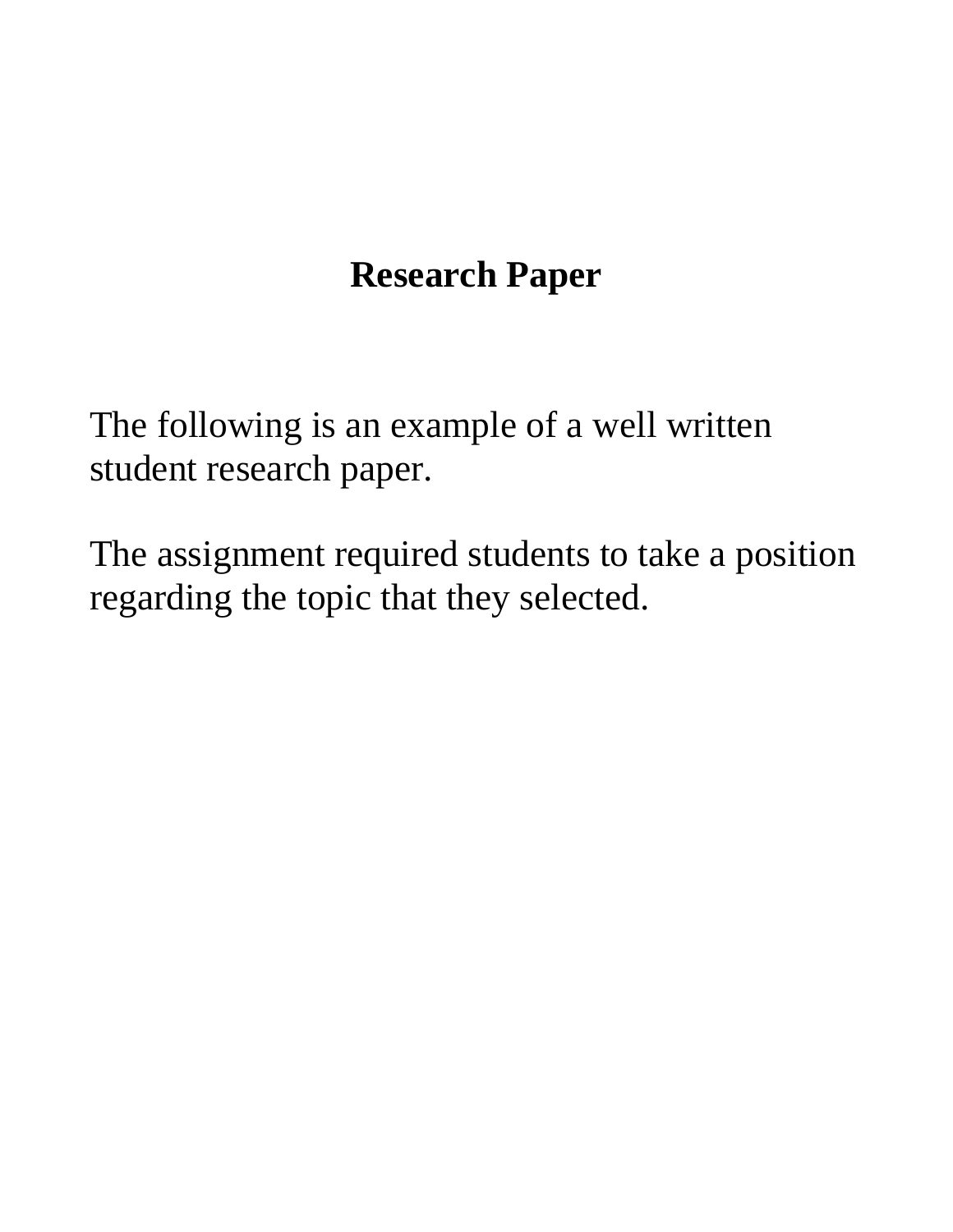Thesis Statement:

The American Prison System is ineffective as evident by high rates of recidivism and a lack of influence on crime rates.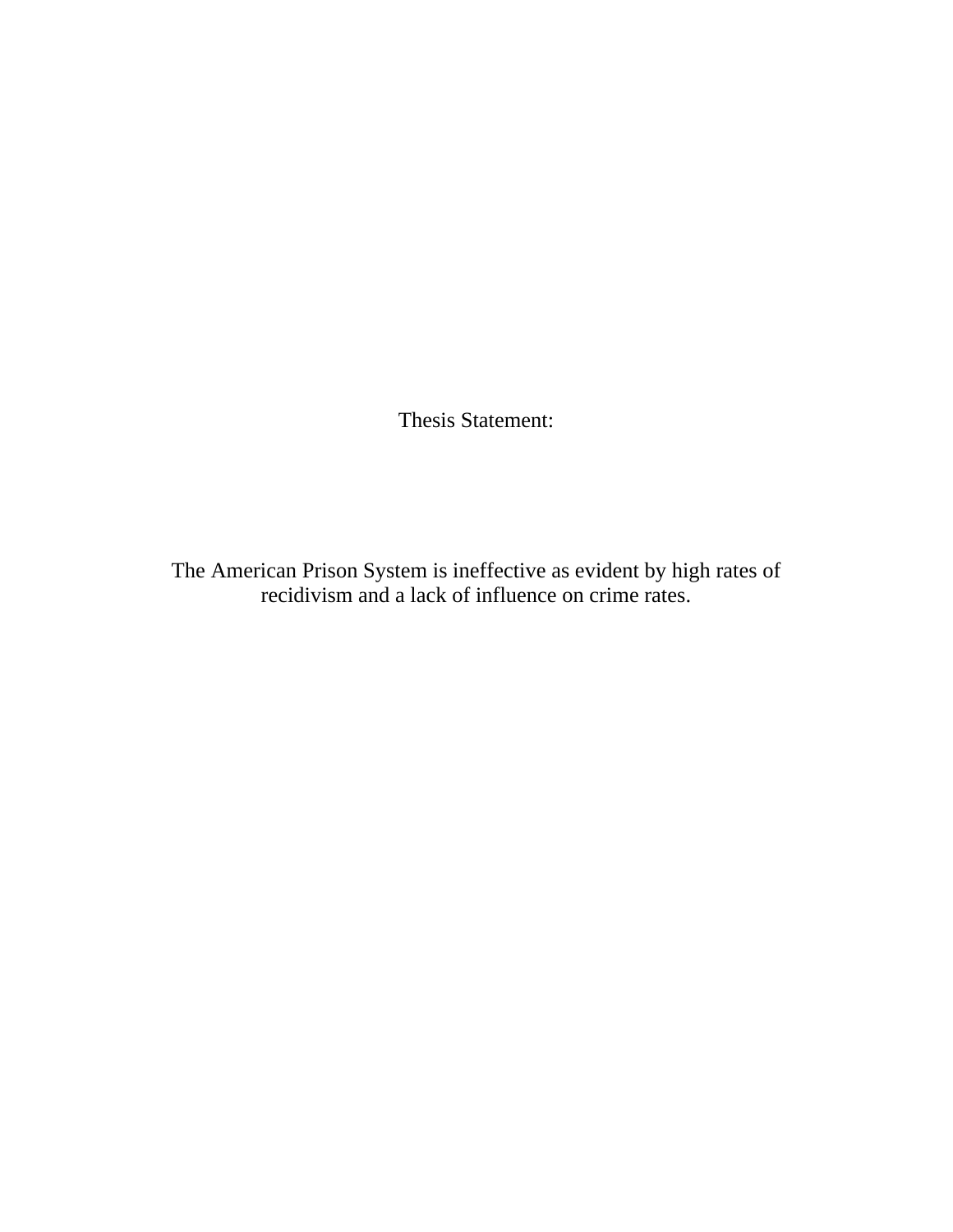If you were to ask any American today, chances are they would tell you that we live in one of the greatest societies on the planet. For the most part that statement may be true. However no society is without its problems, even ours. A good example of one of the problems faced by American society today involves the criminal justice community and concerns the American Prison System. It can be argued that the American Prison System is ineffective as measured by high rates of recidivism and lack of influence on crime rates. In an effort to prove this point, the remainder of this paper will focus on three main areas: First, to establish a basic understanding of how the criminal justice system operates in America today; Second, to present both sides of the argument concerning recidivism, and crime rates, as well as counter points to each of these arguments; and third, the paper will present thoughts on steps to be taken to help reduce the ineffectiveness of the prison system.

 To begin, it is important to establish two things, a basic understanding of how the criminal justice system operates, and the specific goals or justifications of the American Prison System. For simplicity, the system can be broken down into three different Sections. The U.S. Department of Justice's website (http://www.ojp.usdoj.gov/bjs/justsys.htm, 2007) shows that: the first phase is Intake. This is where an individual enters into the criminal justice system, most commonly by way of an arrest; the second phase of the system is the Adjudication, or trial phase; lastly, if a person has been processed through the intake phase, and convicted in a trial, then they move on to the final stage of the system which is Corrections/Aftercare. Corrections and aftercare include the prison system itself, the parole system, and other programs that are designed to help prisoners and parolees with a variety of problems. It should be stated that it would be easy to establish any number of problems that each of these three phases face today. However for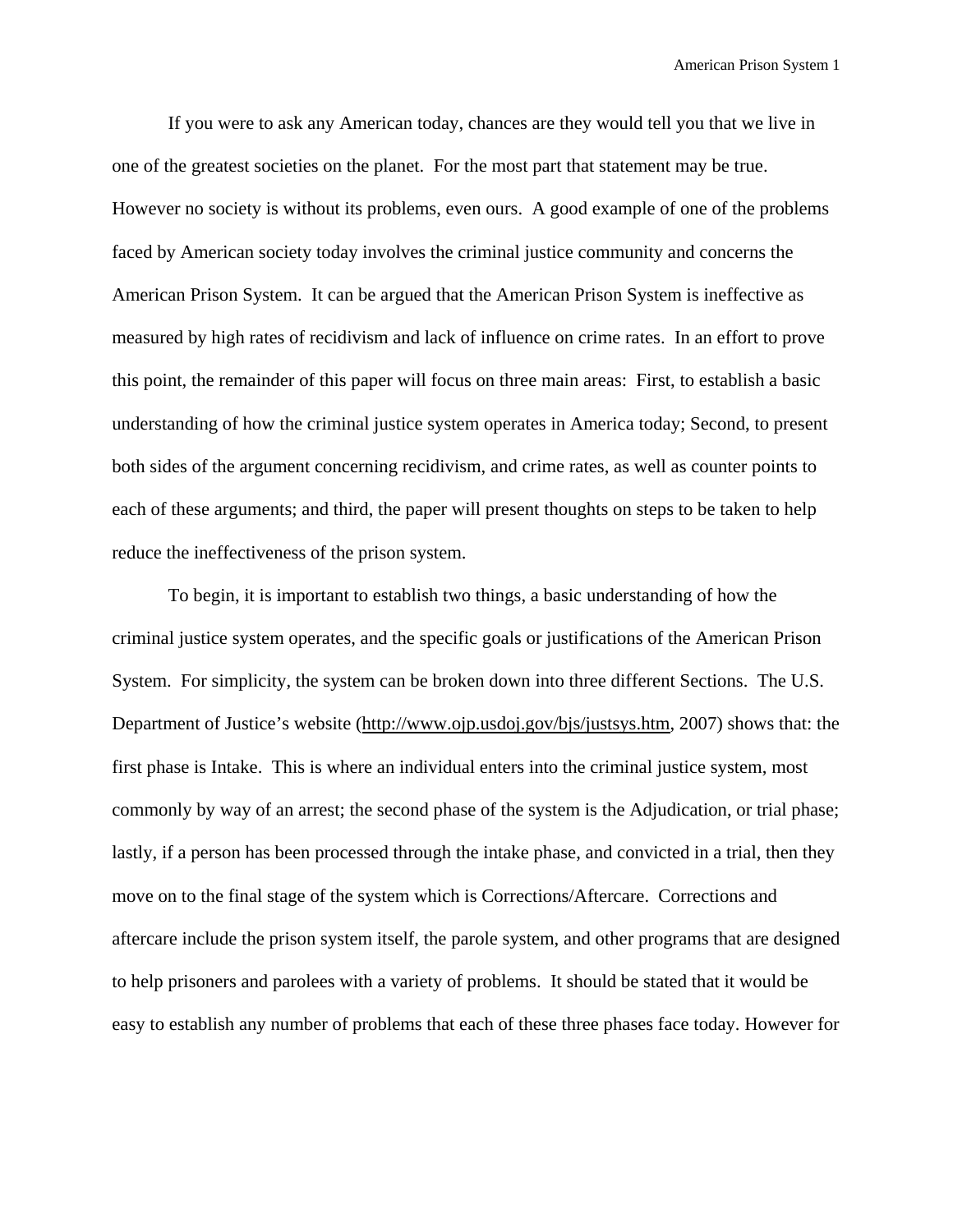the purpose of this paper, the arguments presented here regarding recidivism and crime rates will focus on the corrections phase of the criminal justice system.

 Also, the four main goals of the American Prison System concerning corrections, or justifications for imprisonment will be established. The first justification or goal is retribution, "an eye for an eye", the thought that punishment should be proportional to the crime (Lauen, 1990). Next is deterrence, or the thought that punishment, or the threat of punishment should prevent those individuals punished (and others who observe the punishment) from committing future crimes (Lauen, 1990). The third is incapacitation, or the thought that further crime can be controlled by restraining those who commit crimes (Lauen, 1990). Lastly, rehabilitation is the final goal and is based on the idea that treatment of the root cause of criminality, at the individual level, can prevent that person from committing further crimes (Lauen, 1990, p.6).

To better understand the argument that the American Prison System is ineffective as shown by crime and incarceration rates, an effort should also be made to put the current incarceration rates of the Untied States in perspective with the rest of the world. For example, according to Lauen (1990) as of 1990 (per 100,000 people of population) the state of Nevada had a higher incarceration rate then the entire country of South Africa, while the District of Columbia had a higher incarceration rate then the entire Soviet Union. However, more recently, "in the United States, 702 per 100,000 people are currently incarcerated in both prison and jail, whereas Russia, previously the world leader in prison rates, locks up 628 per 100,000" (Jacobson, 2005, p.109).

 With a basic understanding of how the criminal justice system operates, and good perspective as to how the incarceration rates in the untied states relate to the rest of the world, a strong argument can be made that the American Prison System is ineffective as demonstrated by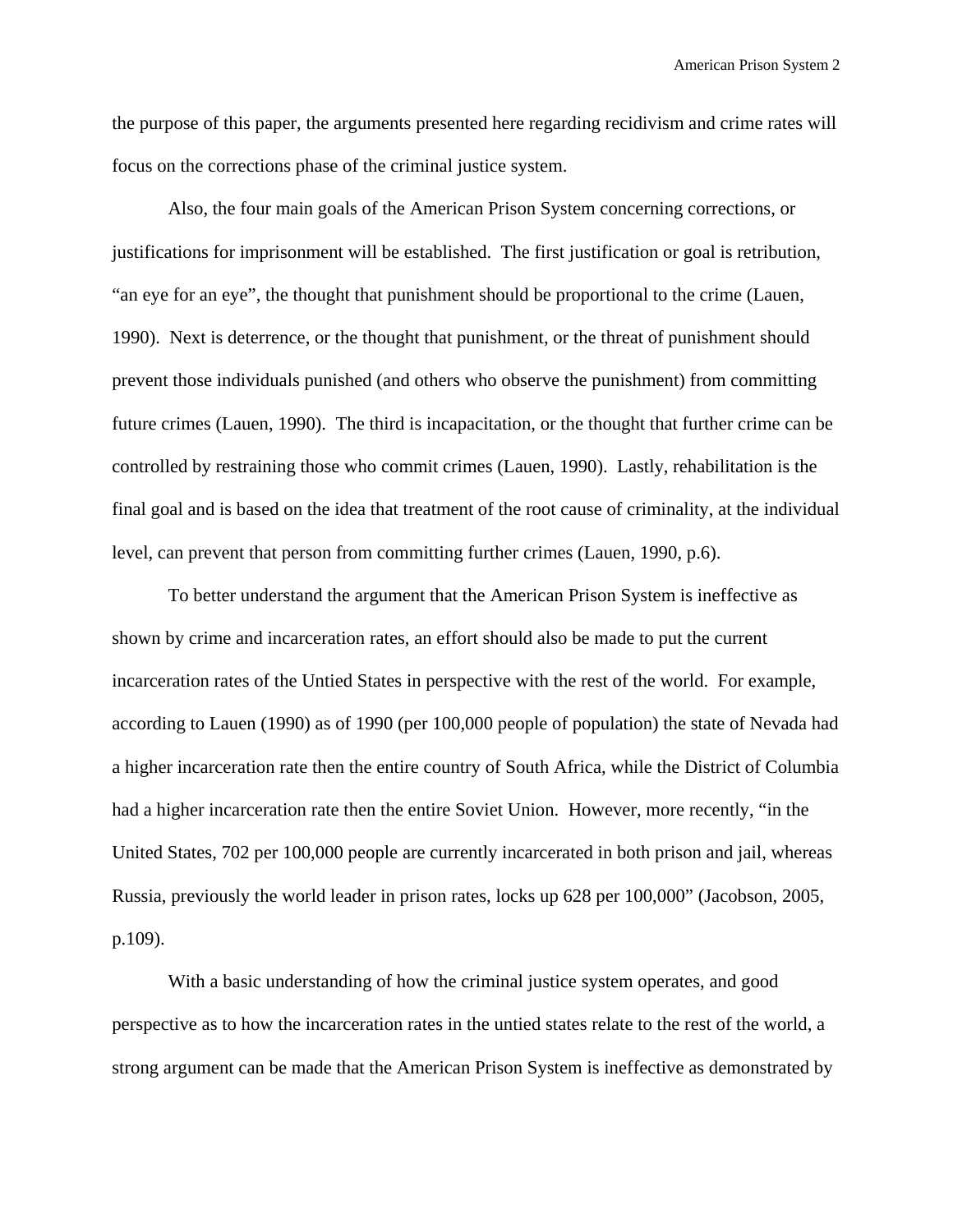the lack of influence that high incarceration rates have on crime rates. This lack of influence can be demonstrated by examining the two basic ideas-how incarceration rates and crime rates should relate to each other and how they actually relate to each other in real life. Blumstein (2000) explains the first part of this statement by saying:

The interaction between crime and punishment is certainly a complex one. In simple terms, one might anticipate that, if crime rates increase, there should be corresponding increases in prison populations, perhaps with a lag of a year or two to account for the processing of the most serious of the arrested offenders into prison. On the other hand, if punishment levels increase, crime control theory suggests that deterrence and

incapacitation should be reflected in a corresponding reduction in crime rates (p.3). Essentially what Blumstein is saying here is that there should be somewhat of a "strong relationship" between crime rates and prison populations. Meaning that as crime rates rise, prison populations should rise correspondingly. Likewise, as prison populations rise, there should be a noticeable effect on crime rates as well.

 This "strong relationship", however, can be proven incorrect, at least when applied to the American Prison System. According to Blumstein (2000) despite the fact that incarceration rates have risen to nearly four times what they were two decades ago, crime rates have been mostly unaffected. The most surprising thing is that there has been no downward trend in crime rates, despite the incarceration rates, as many would have predicted.

 Blumstein (2000) further illustrates this point by comparing the rates of murder and robbery per 100,000 people of the United States, according to the UCR, against the general U.S. incarceration rate at the same scale, from 1970 to 1995. When comparing these statistics, it is observed that over the years the rate of robbery varies between 200-250 persons per 100,000,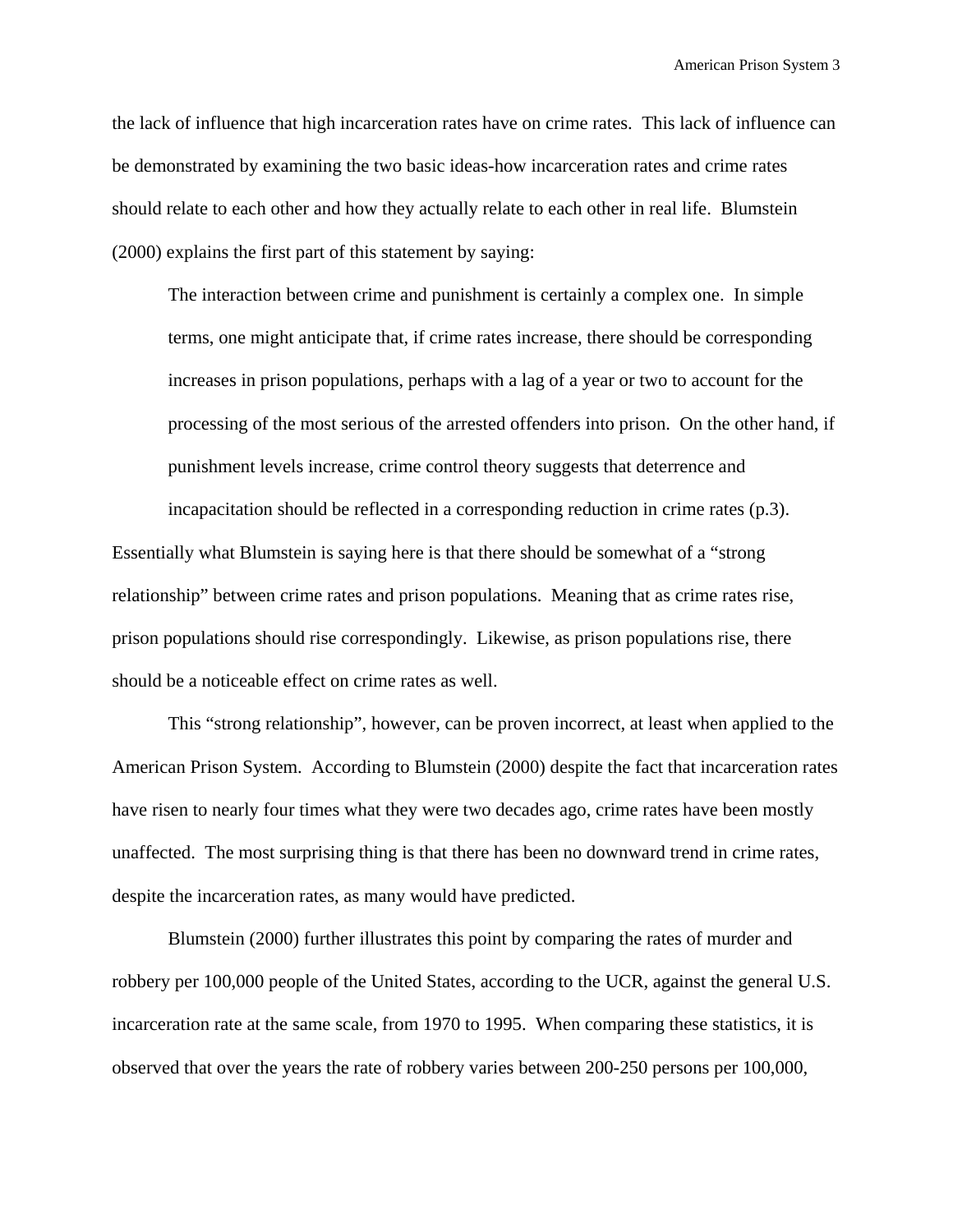with an average increase of 1.4% over the time period. Also, the rate of murder varies between 8-10 persons per 100,000, with an average increase near zero.

Conversely, the data is strikingly different when you examine the incarceration rate. According to Blumstein (2000), beginning around 1973, the incarceration rate in America began to grow exponentially. Over the years, the incarceration rate jumped from 110 persons per 100,000 in 1973, to 445 persons per 100,000 in 1997; an increase of nearly 400%. Therefore, by examining this data, it can be concluded that the high incarceration rates of the American Prison System, had little influence on the crime rates of murder and robbery in America between 1973 and 1997. If that is true, then it stands to reason that the prison system is also ineffective at achieving one of its main goals, the deterrence of violent crime.

However, this argument made by Blumstein is not without at least one strong criticism. The relationship that Blumstein presents between incarceration rates and crime rates, there is one question that must be asked. "How is it that incarceration rates continue to rise, if the crime rates remain relatively stable?" In other words, why is it that so many more people are going to jail than before, even though crime rates have remained somewhat even or have decreased? The answer according to Blumstein (2000) can be found in a major shift in policy, and a new focus on drug crimes. For example, when comparing the rates of drug, murder, robbery, assault, and burglary offenses, from 1980-1995, although all shown upward trends, none experienced the growth that drug offenses did, increasing tenfold over the period shown. This explanation is further supported by Miller (2002):

The patterns in some states are truly astonishing. Between 1986 and 1996 for example, the rate of incarceration for drug offenses among African Americans increased by 10,102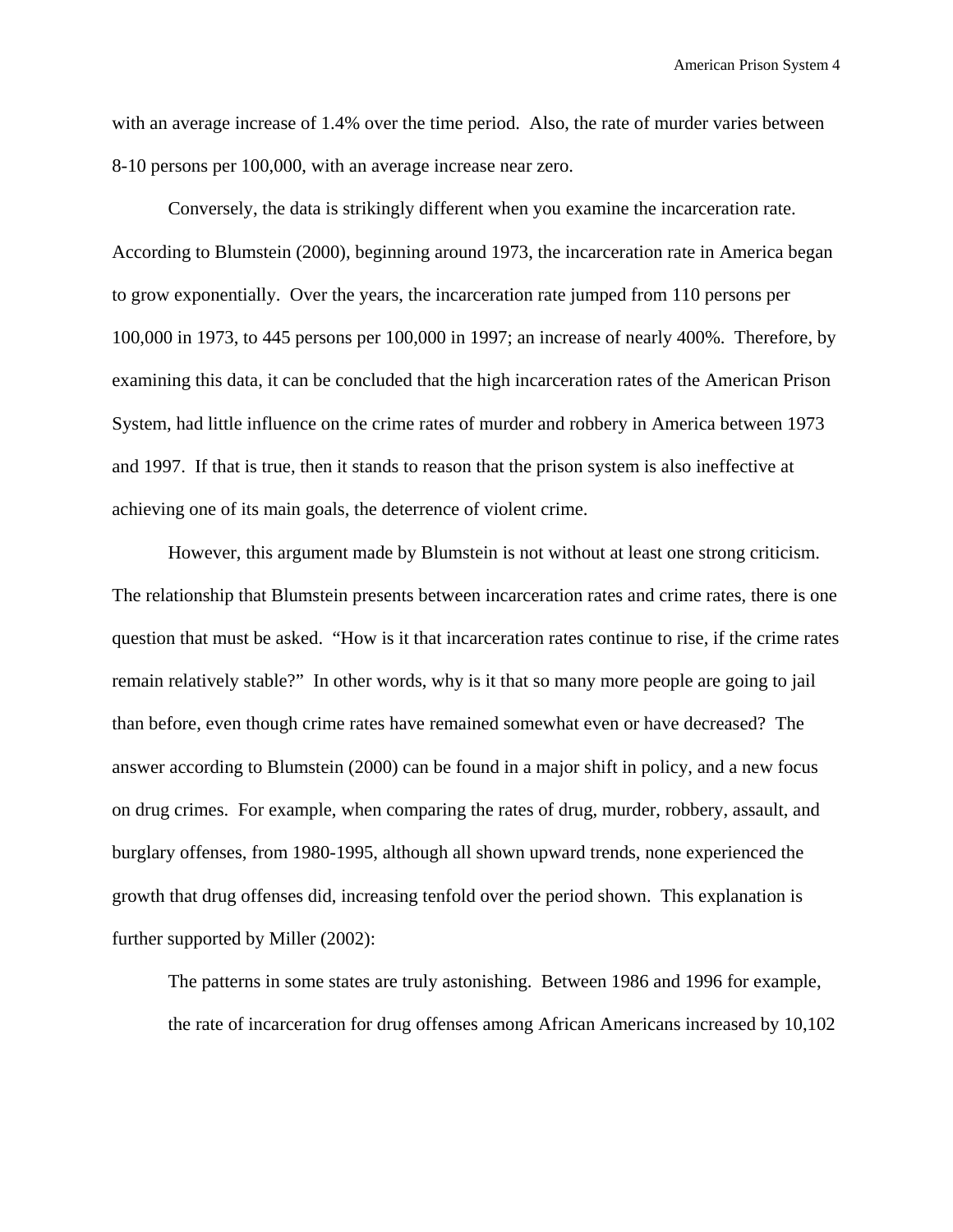percent in Louisiana; in Georgia by 5,400 percent; in Arkansas 5,033 percent; in Iowa 4,284 percent, and in Tennessee 1,473 percent (p.25).

The information presented above does present a good counterpoint. Surely with such a sharp increase in the rate of drug crimes, there would be a corresponding rise in prison populations. There is a flaw to this argument, however. By closely examining the data cited, it is evident that the rate of drug convictions never eclipsed all of the other reasons for incarceration until 1988 (Blumstein, 2000). When compared to Blumstein's initial information concerning crime rates and rates of incarceration from 1970-1995, even though there was a marked increase in drug crime, it only surpassed the rate at which other crimes were committed according to the UCR for a total of 7 years. Therefore, it is easy to conclude that even though drug crimes certainly had an impact on incarceration rates, they are only partly responsible for the 400% growth over the period studied.

The argument that the American Prison System is ineffective because of the apparent lack of influence high incarceration rates have on crime rates can be taken a step further by examining the statements Todd Clear makes in his article "Imprisonment Does Not Reduce Crime". According to Clear (2002) high rates of imprisonment are the wrong approach to crime, and can lead to, in fact, creating more crime within communities. Clear (2002) goes on to illustrate this point with the following example:

Dina Rose, a sociologist in New York's John Jay College of Criminal Justice, found that in high-crime Florida neighborhoods that were otherwise comparable, crime reductions were lower in those with the greatest number of people moving in and out of prison. With high incarceration rates she argues, prison can be transformed from a crime deterrent into a factor that fuels a cycle of crime and disorder by breaking up families,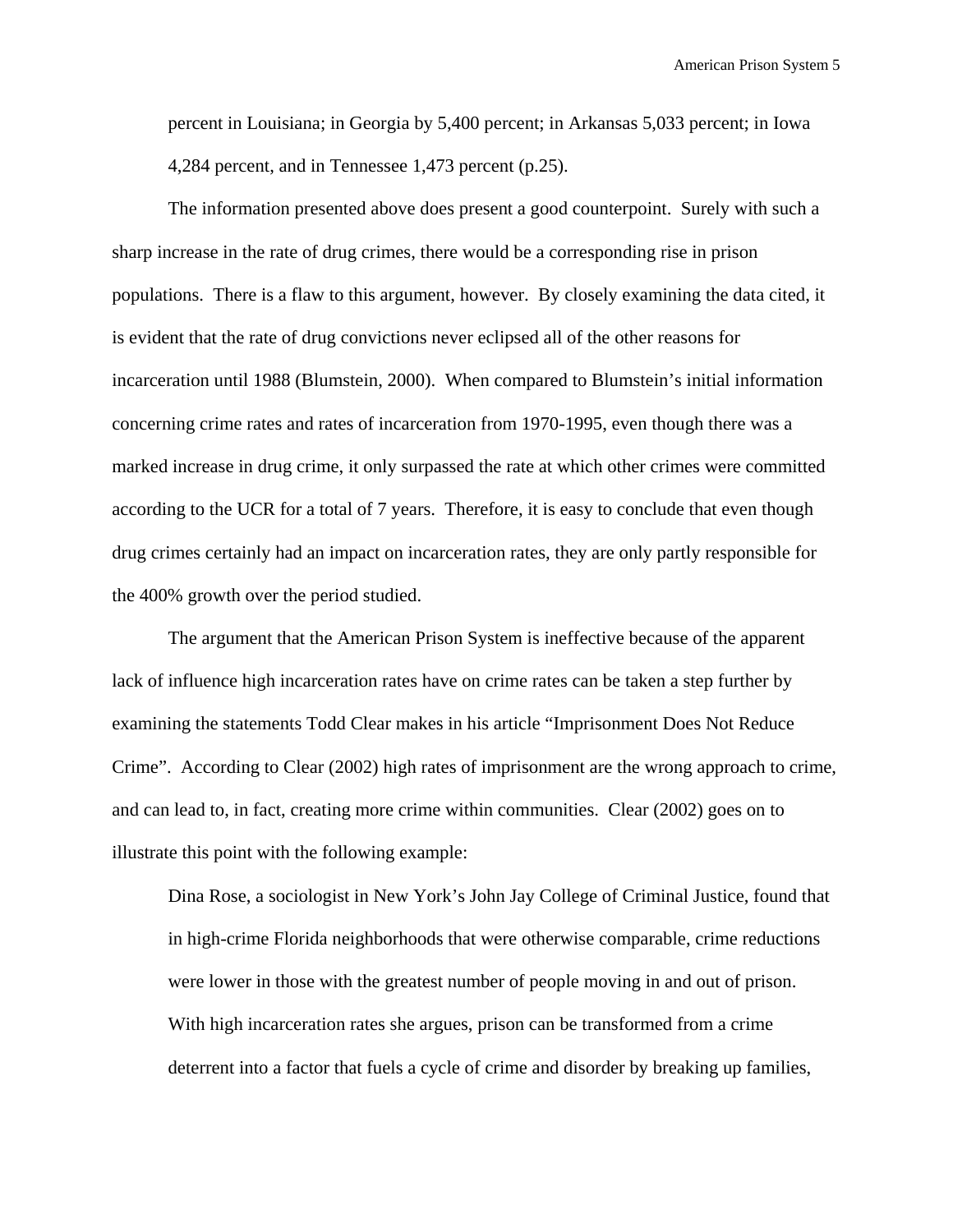souring attitudes toward the criminal justice system, and leaving communities populated with too many people hardened by the experience of going to prison (p. 61).

There is however an entirely different, and more substantial argument as to why the American Prison System is ineffective. It can be argued that the prison system is ineffective as evident by incredibly high rates of recidivism. However, to better understand this argument a definition of recidivism is necessary. The American Heritage Dictionary defines recidivism as, "a tendency to return to criminal habits" ("recidivism," p. 575).

With a clear definition of exactly what recidivism is, the next step is to move on to the main body of this argument, the high rates of recidivism that our prison system experiences. As stated before, one of the main goals of the correctional system is deterrence. That is, the threat of prison or returning to prison, is supposed to prevent people from committing crimes (Lauen, 1990). However, as seen by astonishing rates of recidivism, this is not the case. For example, according to data from a Bureau of Justice Statistics Special Report, 67.5% of released prisoners will be re-arrested, and 52% of released prisoners will return to prison, within 3 years of their initial release. Further highlighting this growing problem, the number of parole violators that were returned to prison jumped from 27,000 in 1980, to 203,000 in 2000, an increase of 652% (http://www.nicic.org/library/Default.aspx?Library=020435). These statements are echoed by Joan Petersilia (1999), stating that over the course of a study of 16,000 released inmates during the mid-1980's, nearly 65% were rearrested within 3 years.

As you begin to see how large of a problem recidivism is becoming for the criminal justice system, you are then forced to ask, what are the factors that are contributing to this problem? Although the variables are countless, experts have been able to pin point a few general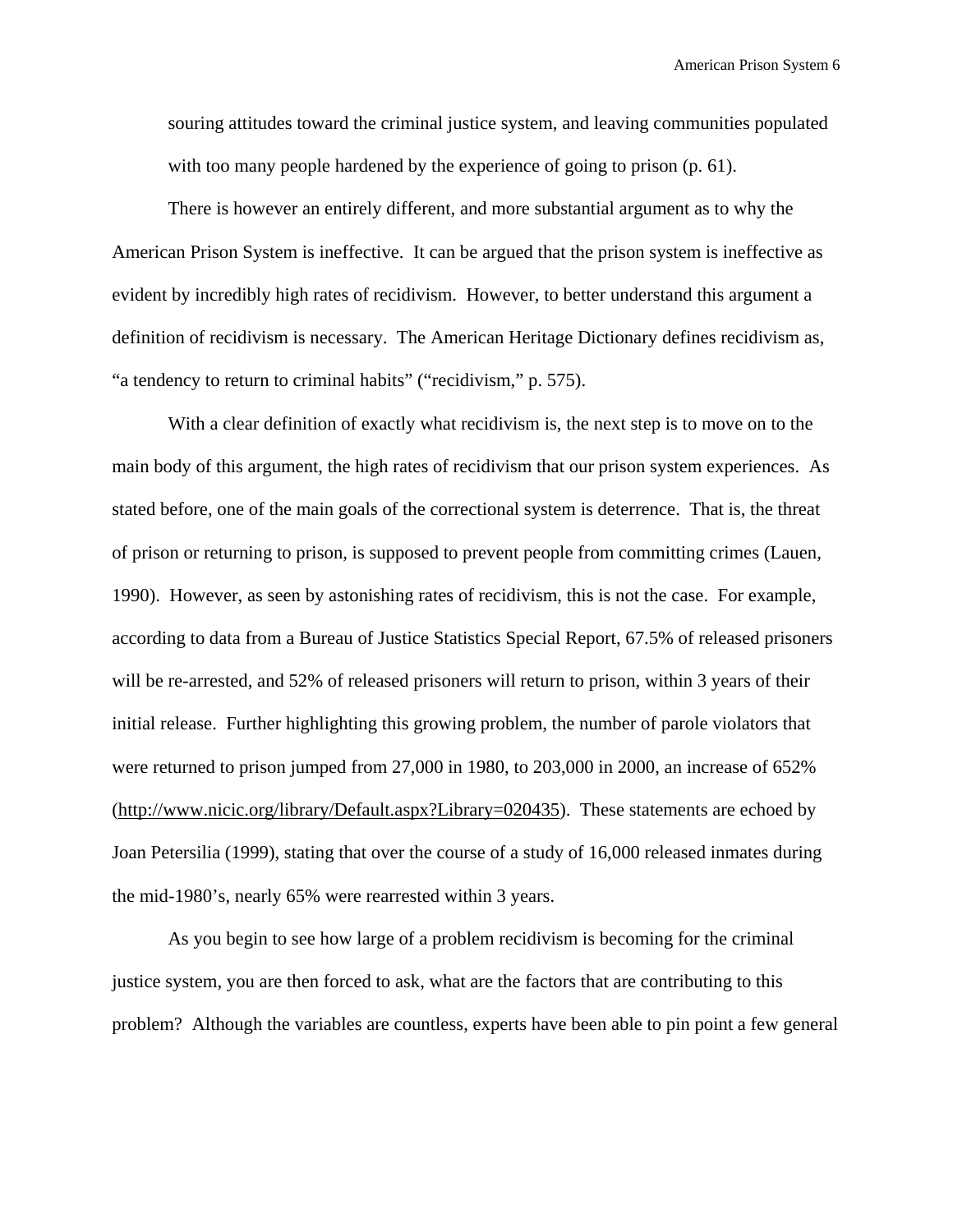factors that contribute to recidivism. First, one of the most basic factors that contributes to recidivism is education. According to Ingley (2000):

The Texas Department of Criminal Justice found that criminal recidivism for its degree holders leaving their system between September 1990 and August 1991 was 15%, four times lower than the general recidivism rate of 60%. The higher the level of degree, the lower the rate of recidivism. Several other states have shown similar results. (p. 21)

Another factor that contributes to high recidivism rates for those leaving prison, are the poorly run prison programs designed to help prepare a prisoner for life after incarceration. For example, according to Johnson (2002) although there are some worthwhile programs in place, they simply aren't enough. Instead, most prisoners leave prison without ever participating in prison programs. For those who do partake in pre-release programs, they are often exposed to programs so poorly run that they leave prison completely unprepared for life in the free world. As a result, a good deal of prisoners, suffer from diminished autonomy due to their experiences in confinement.

A third factor that contributes to recidivism would be the short comings of the parole system. Simply put, the current parole system cannot handle the job it is designed to do. This point is best illustrated by Petersilia (1999) when she states that California is one area that shows a definite lack in parolee services. The state provides a 200 shelter beds for the homeless, four mental health clinics for 18,000 patients, and 750 beds in substance abuse programs for 85,000 patients. Petersilia (1999) goes on to further illustrate this point by saying:

It is important to remember that more then 80% of all parolees are on caseloads where they are seen less than twice a month, and the dollars available to support their supervision and services are generally less then \$1,500 per offender per year- when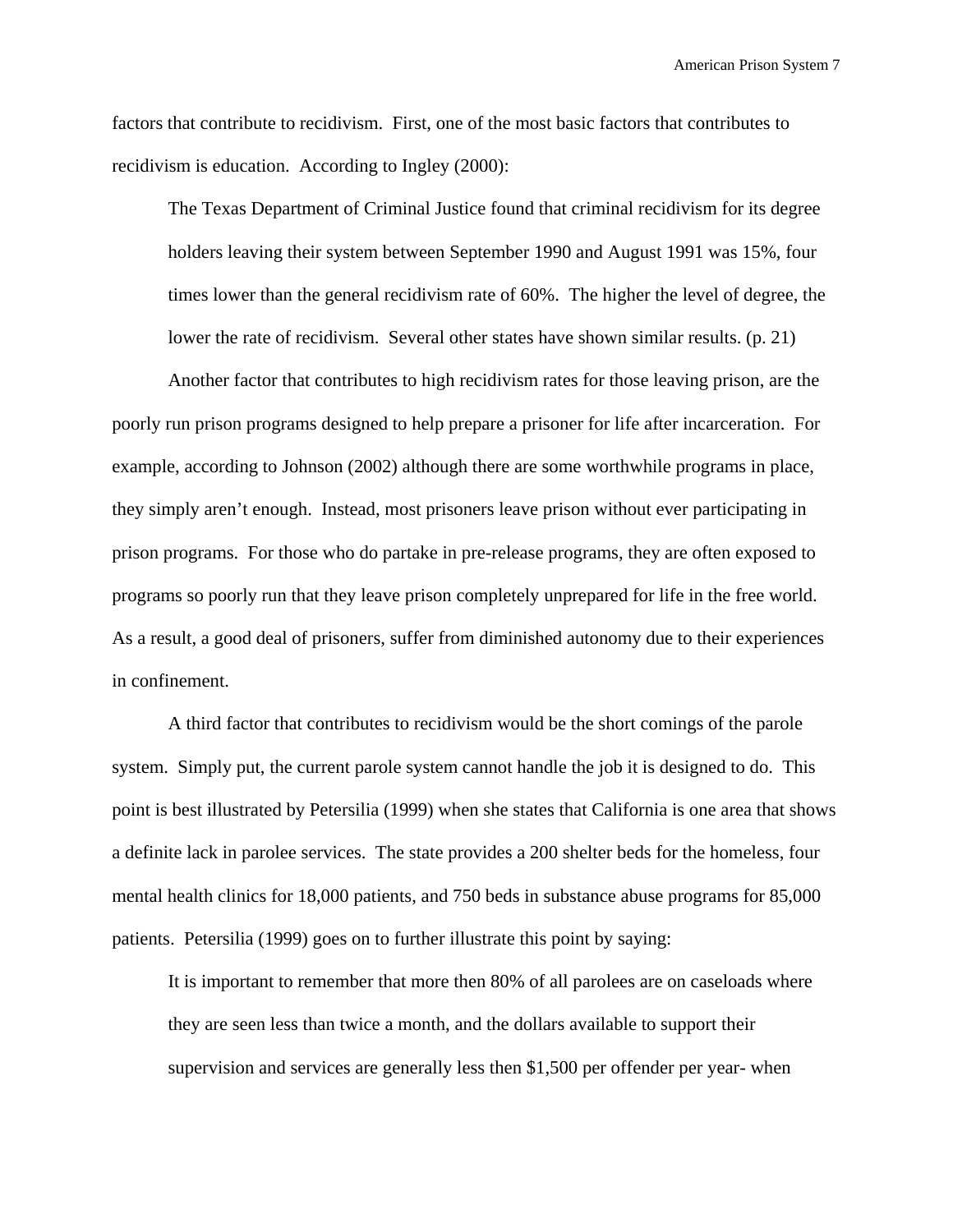effective treatment programs are estimated to cost \$12,000 to \$15,000 per year, per client. It is no wonder that recidivism rates are so high (p. 514).

Lastly, one more factor that negatively influences recidivism rates would be exposure to the prison system in general. For example, according to McLaughlin (2000), "Rather than serving as places of punishment, correctional facilities may also serve as training schools for criminal offending" (p. 25). McLaughlin (2000) goes on to say:

Scared Straight, shock probation or parole programs, and certain boot camps have been associated with increases in recidivism among youth offenders. Interaction with incarcerated offenders may be particularly attractive to high risk youth who may view involvement in criminal offending as glamorous and attempt to emulate the offenders involved in the program (p. 26).

With an understanding of how much of a problem recidivism is for the American Prison System, and the factors that contribute to this problem, the next obvious question is what can be done to improve this situation? There are two obvious solutions. The first of which, is that the parole system needs to be fixed, so that it gives released prisoners a better chance for success. According to Petersilia (1999) the current parole system needs to be overhauled. Experts feel that a new model for the parole system should include such things as the identification of dangerous and violent parolees, quality treatment and job training programs for whom they can benefit the most, an alternative approach to dealing with technical violators of parole, and a community centered approach to parole supervision.

Another possible solution to the problem of high recidivism, would be the development of strong community programs such as New York's ComALERT. The program provides job referrals as well as job opportunities through a welfare-to-work program, as well as offering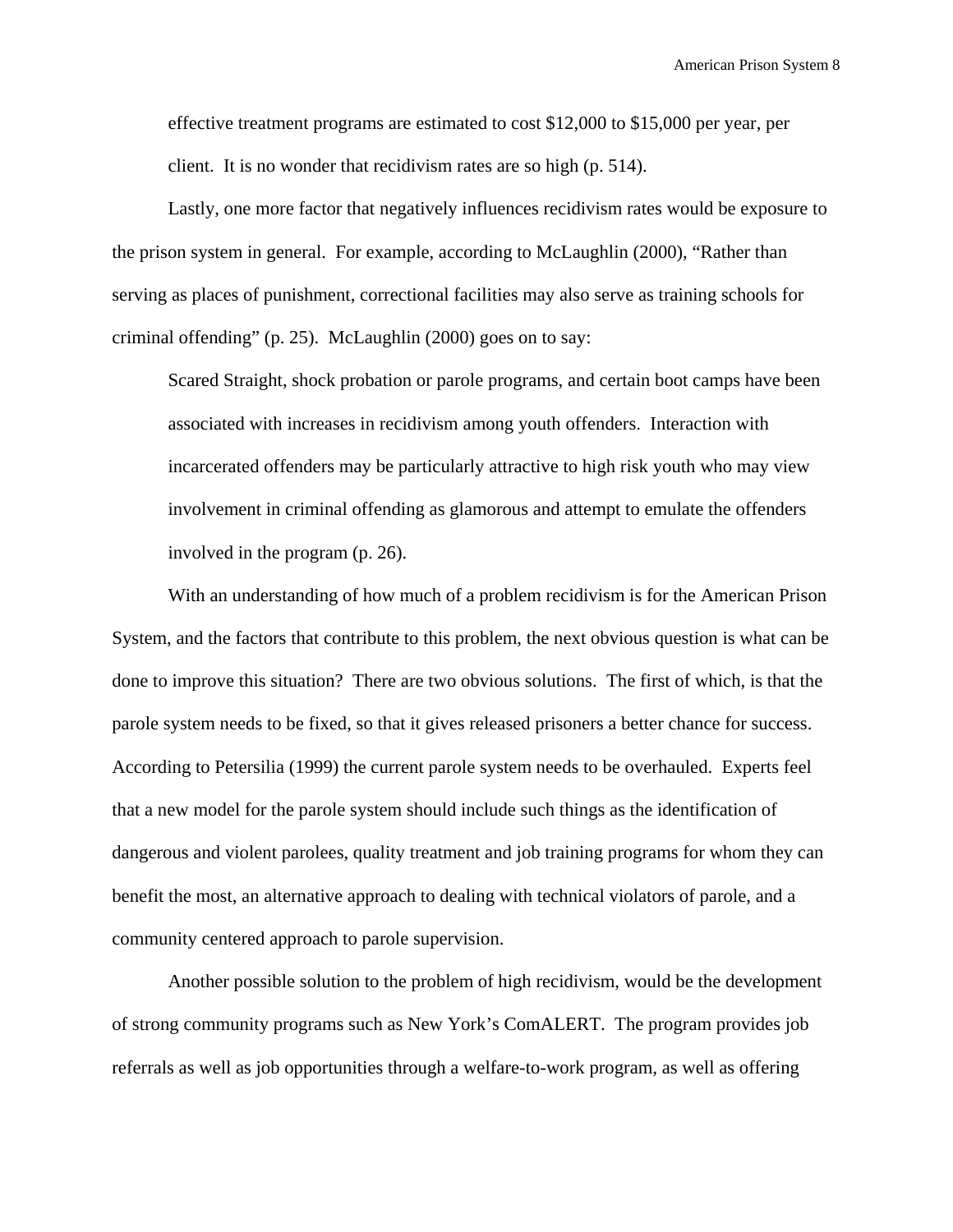housing and drug treatment services. After three years of study, the ComALERT program was found to reduce recidivism to 17%, versus the control group at over 40% (McKean, 2004).

However, as with everything, there is another side to this argument. Some researchers simply believe that when it comes to programs to help reduce the rate of recidivism, "nothing works" (Avio, 2003). There is a variety of research out there that is biased towards this point of view. Avio (2003) presents some of this information by saying, "Even though remedial education and vocational training programs 'have demonstrated success in providing prisoners and parolees with measurably increased academic and vocational skill,' they have typically not been successful in reducing recidivism rates" (p. 29). He goes on to further prove his point by saying:

The hypothesis is that the programs have not improved offenders job opportunities, even though they have improved their skill levels. Released offenders either are unable to find better jobs, or if they do find better jobs, they cannot keep them because of inadequate preparation for the demands of such work (p. 29).

Perhaps the strongest statement Avio (2003) makes when presenting his case regarding programs that are aimed at trying to reduce recidivism is, "If 'nothing works' is too strong an assessment, then 'nothing works well' is quite justifiable" (p. 28).

 In the end, the argument that the American Prison System is ineffective comes down to two things; an incredibly high rate of recidivism, and no apparent relationship between rates of incarceration and crime rates. Since the 1970s, we have seen a nearly 400% increase in incarceration rates and have seen recidivism climb to nearly 70%. Both of these factors are clear indicators of a prison system that neither deters criminals from committing crime, nor helps them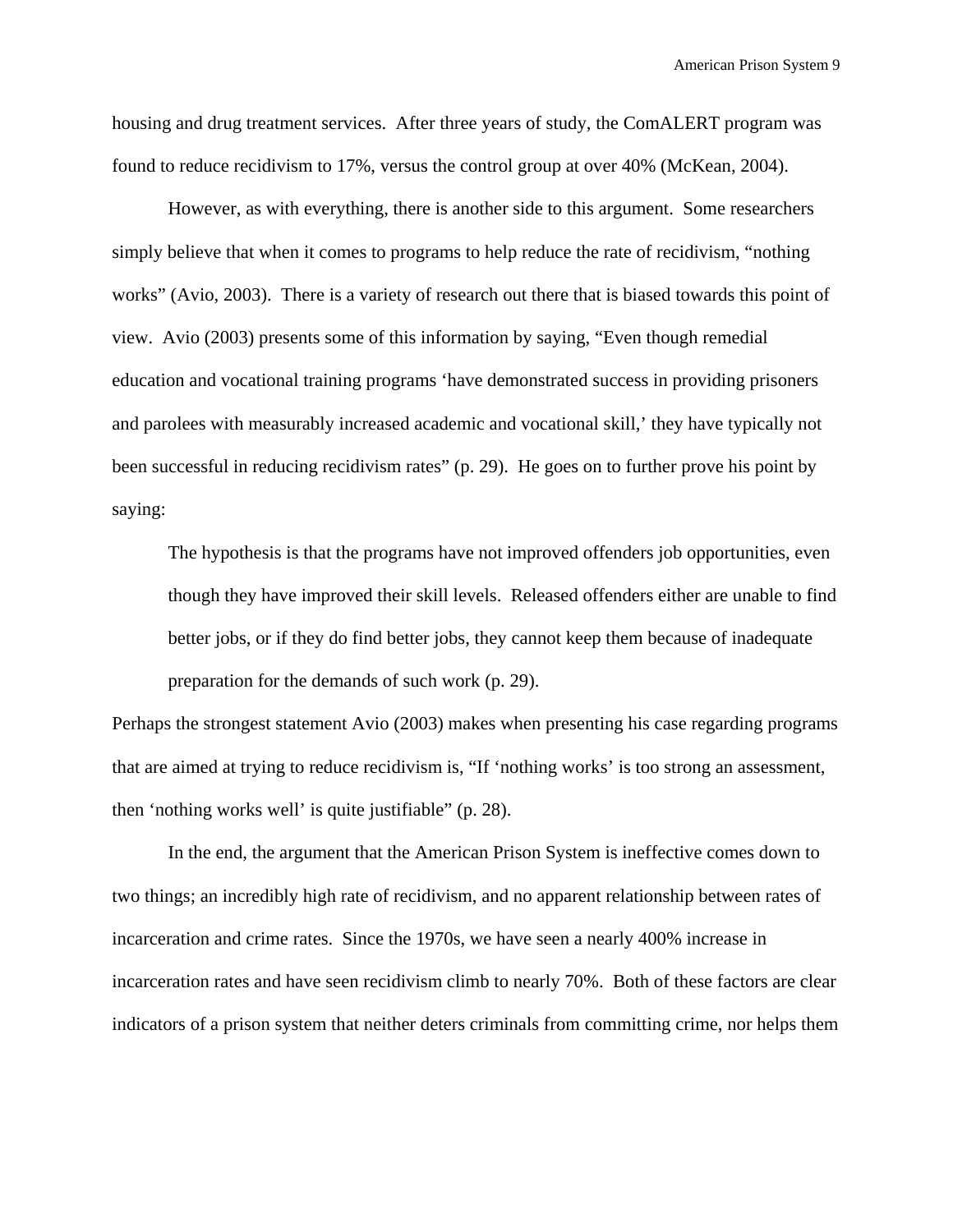to establish a crime free life once they are released. Unless some progressive steps are made in the direction of reform, the system will continue to operate in this highly ineffective way.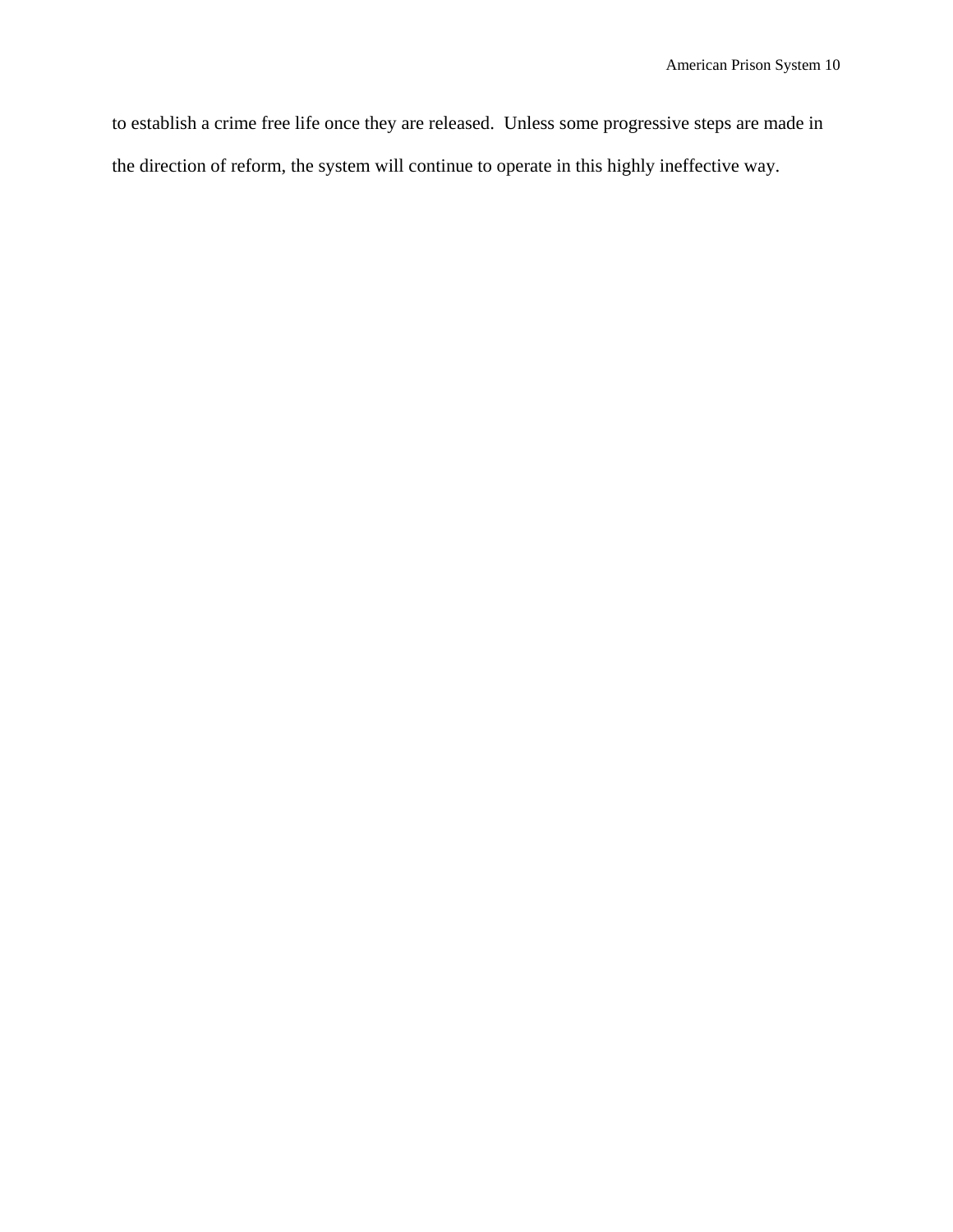# **Works Cited**

Avio, K. L. (2003). The Economics of Prison. In A. Tabarrok (Ed.) Changing the Guard (p. 9- 41). The Independent Institute: Oakland.

 Berube, M. S. (Ed.). (1983). The American Heritage Dictionary. (Office ed.). New York: Laurel.

 Blumstein, A. (2000). The Connection Between Crime and Incarceration. In J. May (Ed.), Building Violence (p. 3-11). Thousand Oaks: Sage Publications.

Clear, T. R. (2002). Imprisonment Does Not Reduce Crime. In R. Espejo (Ed.), America's Prisons: Opposing Viewpoints (p. 57-65). San Diego: Greenhaven Press.

 Ingley, S. J. (2000). Corrections Without Correction. In J. May (Ed.), Building Violence (p. 19- 22). Thousand Oaks: Sage Publications.

Jacobson, M. (2005). Downsizing Prisons. New York: New York University Press.

Johnson, R. (2002). Hard Time. Belmont: Wadsworth/Thomson Learning.

Lauen, R. J. 1990). Community Managed Corrections. Washington D.C.: St. Mary's Press.

 McKean, L. (2004). Current Strategies for Reducing Recidivism. National Institute of Corrections Library. Retrieved March  $25<sup>th</sup>$ , 2007 from the World Wide Web: http://www.nicic.org/library/020026

McLaughlin, C. R. (2000). Prisoner Rehabilitation. In J. May (Ed.), Building Violence (p. 23-27). Thousand Oaks: Sage Publications.

 Miller, J. (2002). The Prison System Does Not Work. In R. Espejo (Ed.), America's Prisons: Opposing Viewpoints (p. 24-30). San Diego: Greenhaven Press.

National Institute of Corrections. (2003). Recidivism Data Spotlight. Retrieved March 25, 2007 from the World Wide Web: http://www.nicic.org/library/Default.aspx?Library=020435

 Petersilia, J. (1999). Parole and Prisoner Reentry. In M. Tonry (Ed.), Prisons (p. 498-525). Chicago: University of Chicago Press.

U.S. Department of Justice, Bureau of Justice Statistics. (2004). The Justice System. Retrieved March 25, 2007 from the World Wide Web: http://www.ojp.usdoj.gov/bjs/justsys.htm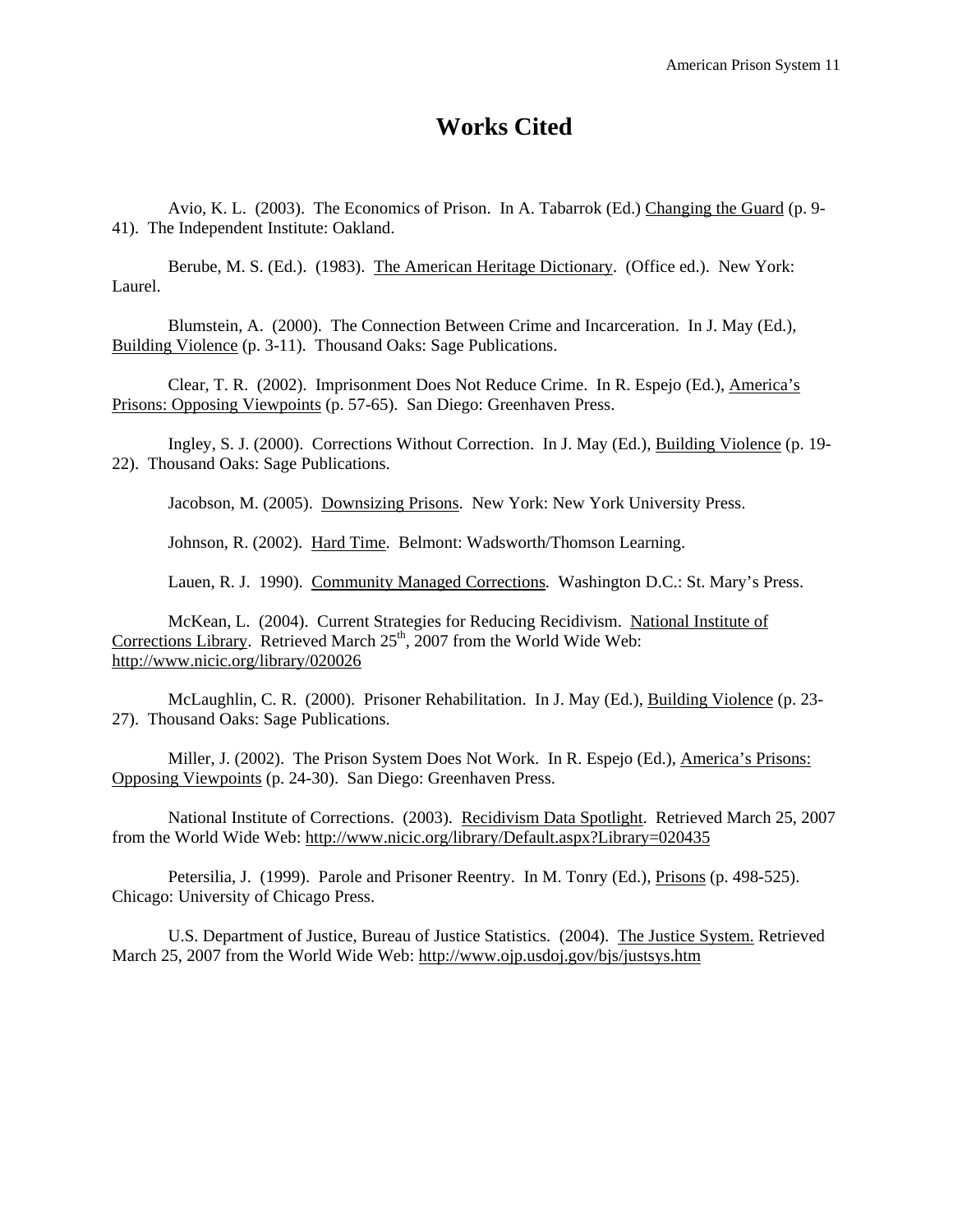### **Oral Presentation**

#### **PUBLIC SPEAKING:**  How **TO COMMUNICATE EFFECTIVELY IN CRIMINAL JUSTICE COURSES**

#### Types of Speeches

There are four types of speeches based on style of presentation, regardless of topic or technical aids: (1) an **impromptu speech** (you make it all up on the spur of the moment); (2) a **memorized speech**  (it's all in your head); (3) a **manuscript speech** (everything you say is written down and read aloud); and (4) an **extemporaneous speech** (you're working from an outline but making up the sentences as you go). The set of instructions on this sheet concerns #3: the manuscript speech.

#### The Manuscript Speech

#### What Is Easy About It

You get to write the whole speech word for word on one or more sheets of paper or on note cards of suitable size (3x5, 4x6, 5x8). Use only one side of sheets or cards so you don't have to turn anything over when you present the talk and in that way remind people that you really are reading it.

Type out the whole speech or print the words neatly and large enough so that everything is legible. Try to avoid long paragraphs so that you will be less likely to lose your place when you look up at your audience.

#### Practice

Once the whole speech is typed or printed, you can't be sure how long it takes to read it, or whether there are places where you might stumble over words, unless you practice ahead of time by reading it aloud while timing yourself.

Make your peace with yourself and any roommates you have that you need to practice out loud several times-that if you are overheard in your room talking out loud, you're not talking to yourself, but practicing your speech, because your teacher says you need to do this to get it right. Otherwise, you'd be surprised how easy it is to trip over your own words. And if there's a time limit, you need to see how well you can meet it by cutting out or adding words or sections so that your speech isn't perceived as too short (not enough material) or too long (so that you wear out your welcome).

Reading your speech aloud several times will also help make your delivery smoother and increase your confidence, so that your speech will more likely go better when the time comes.

#### Two Keys (& Two Challenges) in Making a Manuscript Speech Effective

A speech that you read is especially effective if it does not *seem* that you are indeed reading it! How can you legitimately create that effect? Through two way-tone of voice and eye contact.

#### (1) Tone of Voice

Too many persons, when they read, use a "reading" voice rather than a speaking voice. By sounding as if they are reading, they sound as if they are talking at the audience rather than talking to the audience.

Audiences tend to get bored if they feel they are being read to rather than spoken to. You need to use or modulate your voice the way you would when talking to others, only this time you're doing it when you read aloud.